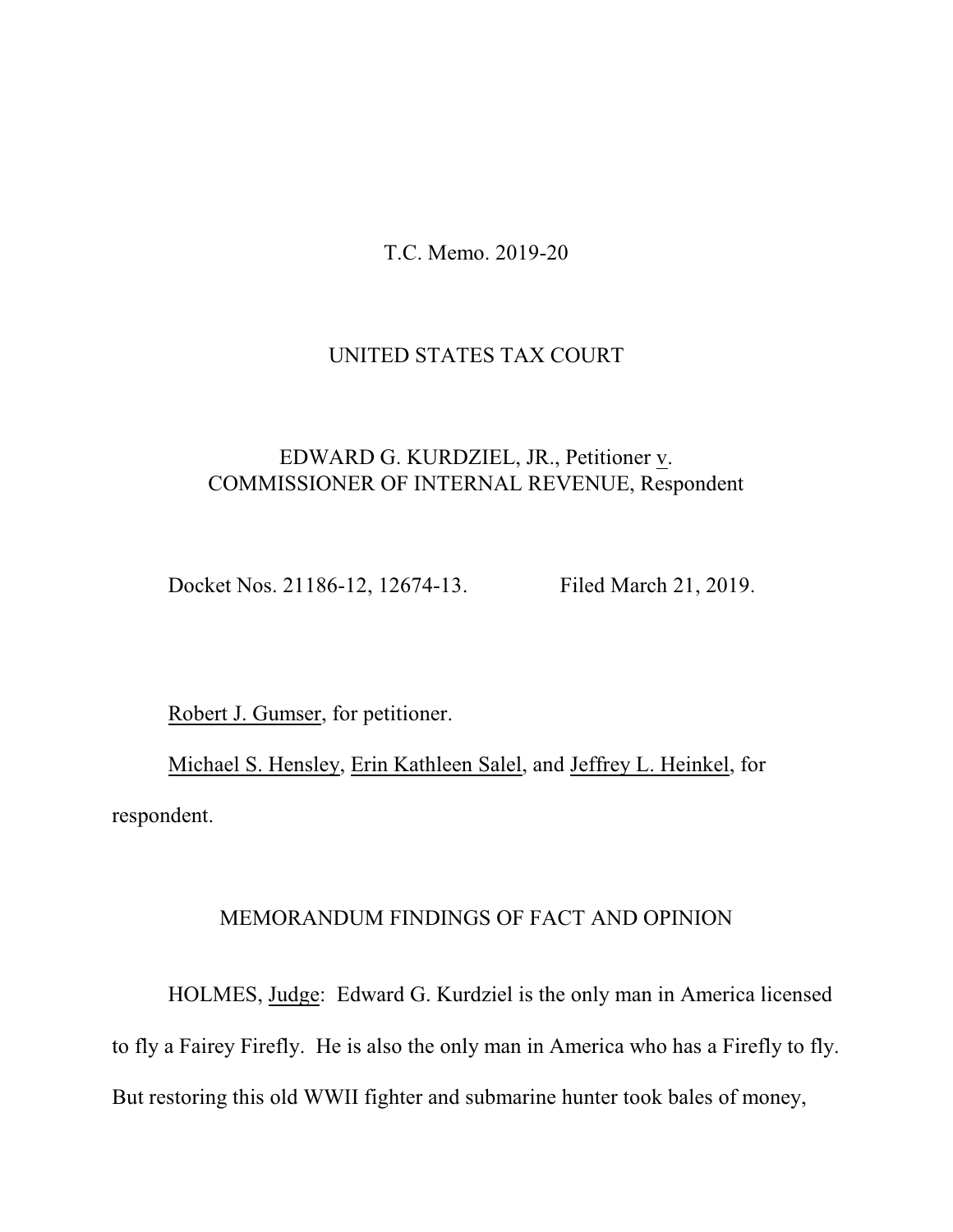**[\*2]** which he's never gotten back. Kurdziel says the restoration was a business and claimed big deductions for it on his returns for 2007 through 2010. The Commissioner says it was all just a very expensive hobby.

#### FINDINGS OF FACT

Edward Kurdziel, also known as Captain Eddie, is a highly skilled mechanical engineer and an experienced pilot. He finished high school when he was just 16 years old and went to Marquette University as "the first kid ever accepted \* \* \* after two years of high school." Kurdziel's higher education--paid for in full by the United States Navy--didn't end with his undergraduate degree. At 19 he landed in graduate school for engineering, and all the while worked as a private pilot on the side.

School flew by, and Kurdziel was only 21 when he received a commission in the Navy. There he spent 25 years as a fighter pilot, 8½ of which were on active duty. After he was honorably discharged, he started flying 747s for Northwest and then Delta Airlines, where he remains a captain. In total he has 45 years of flying experience under his wings.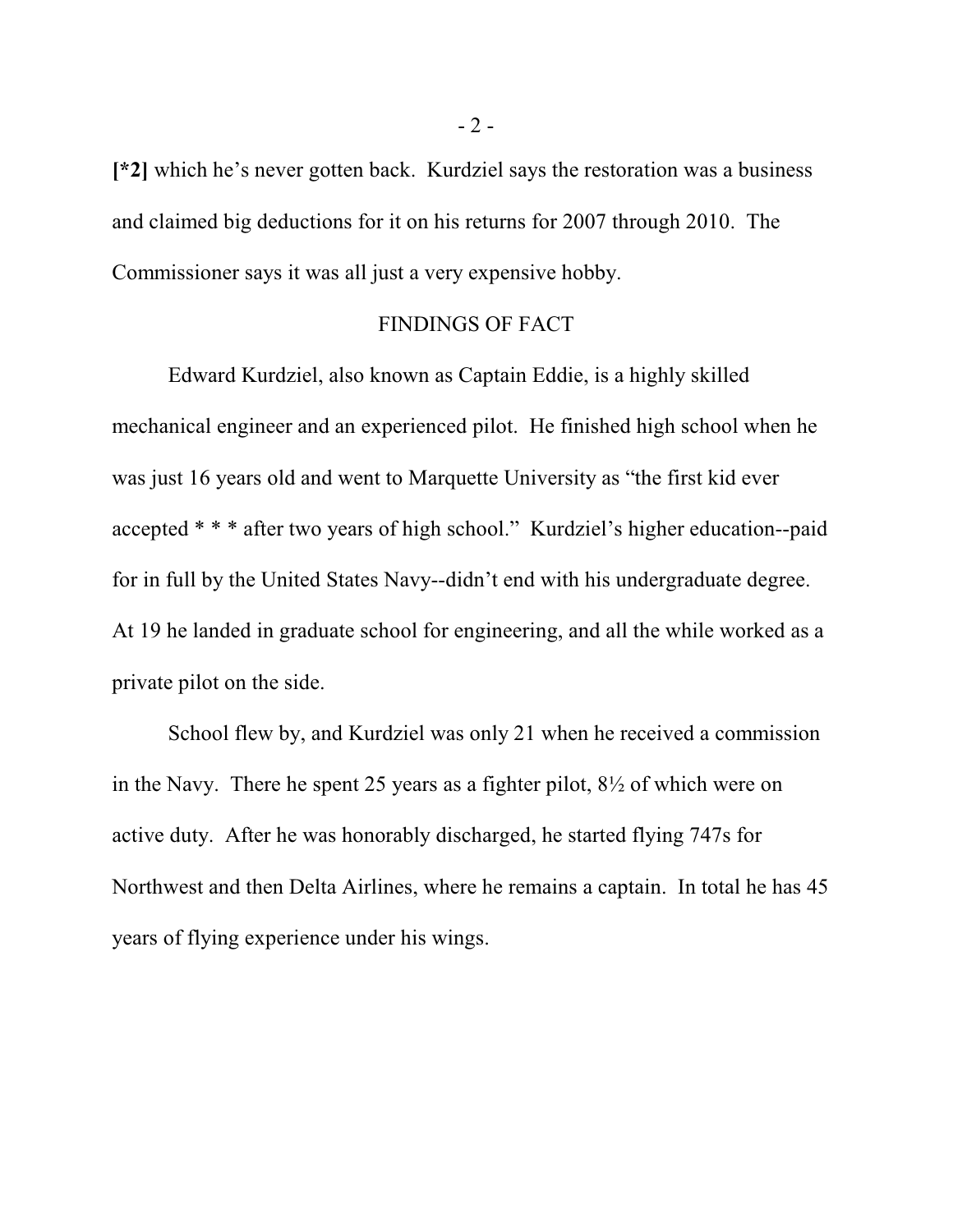### **[\*3]** I. The Fairey Firefly

#### A. Background and Purchase

In 1994, not long after beginning his commercial airline career, Kurdziel bought a two-seat fighter aircraft known as the Fairey Firefly WB518/N518WB. American warplanes of 75 years ago had some great names--Hellcats, Avengers, Flying Fortresses, Demons, and Thunderbolts. Our British allies also had some fine names for their aircraft--Hurricanes and Spitfires, Tempests and Typhoons. And then there were the warbirds made by Fairey Aviation, which included the Albacore and Barracuda, the Spearfish and the Seafox--and the plane at the center of these cases, the Fairey Firefly. The Firefly entered service as a carrier-based fighter for the Royal Navy toward the end of the war, and became a specialist in antishipping and antisubmarine warfare. See John Rickard, Fairey Firefly - Development and Combat, Military History Encyclopedia on the Web (Jan. 31, 2009), http://www.historyofwar.org/articles/weapons\_fairey\_firefly.html. Its late birth meant there were far fewer built than the more famous Hurricanes and Spitfires. See id. According to Kurdziel, the Firefly "first flew in '41" and "was the first British airplane to fly over Japan and Tokyo in 1945 during the [occupation] of Japan." Later models of the Firefly operated well into the 1960s.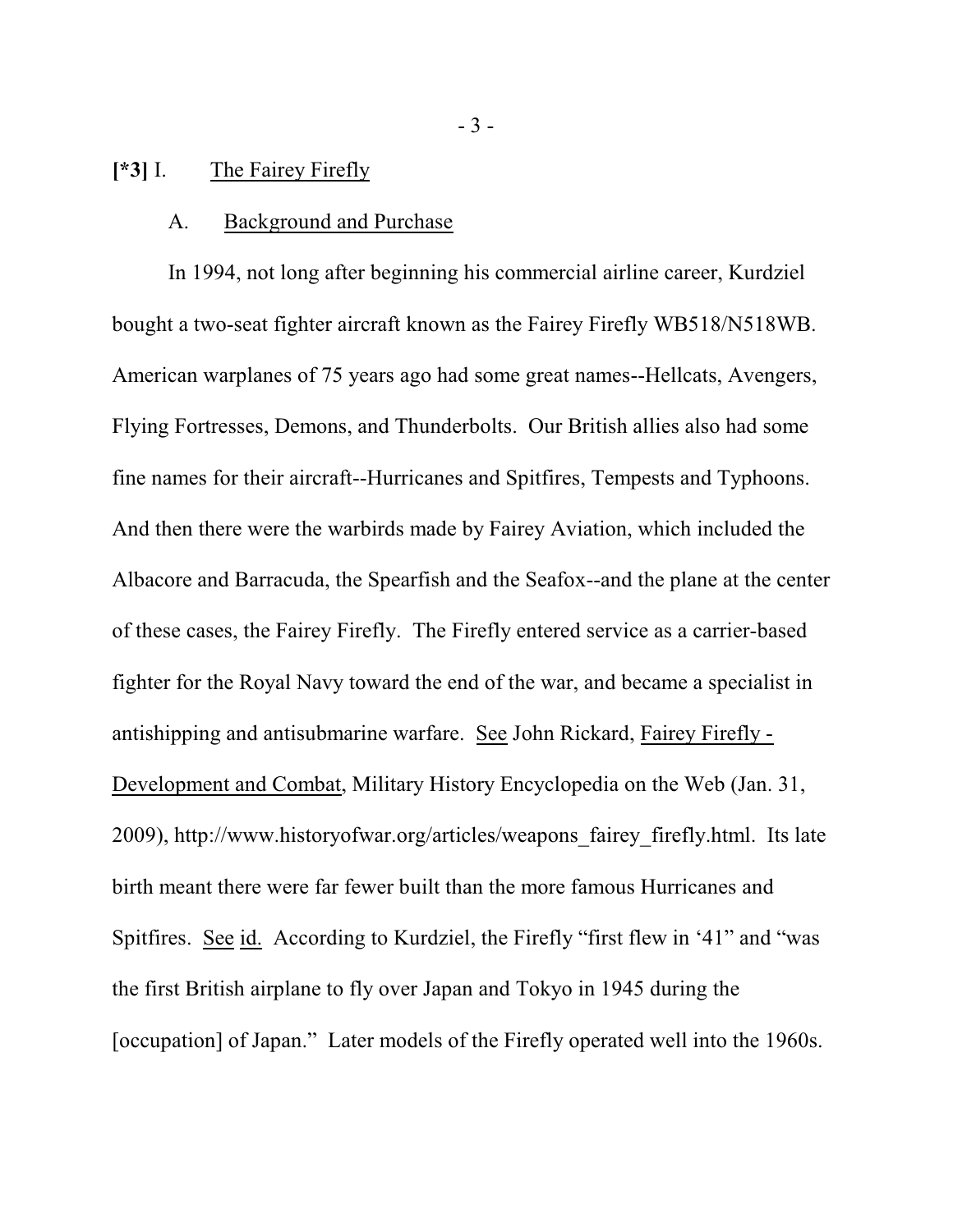**[\*4]** Kurdziel first spotted a Firefly in 1974 when it was featured on the cover of a flying magazine. Nearly 20 years later, in the fall of 1993, he learned that a Firefly was for sale in Australia. He had to have it. "I bought it sight unseen basically \* \* \* I thought it was a great airplane" and "[n]obody knew what it was in the United States." He made a couple trips to see the Firefly in person and then consulted with some mechanics. The Firefly he wanted had not flown for years, possibly decades. But Kurdziel bought it for around \$200,000, which he financed by borrowing against his house for what he could not pay from his own liquid funds. Shipping cost him an additional \$60,000 as the airplane had to be shipped from Australia. This was certainly no small investment.

Around the same time that Kurdziel bought the Firefly, he also took "early, early looks at trying to do something with the airplane." His first plan was to sell rides on the plane. He estimated the cash that this would bring in. He talked with mechanics to reckon the cost of restoration and maintenance, and called "insurance companies to figure out insurance if [he was] going to have people flying it \* \* \* for charter or training." He also collaborated with members of the Royal Australian Navy on a plan to restore the airplane, as both parties wanted to see the Firefly flying again.

- 4 -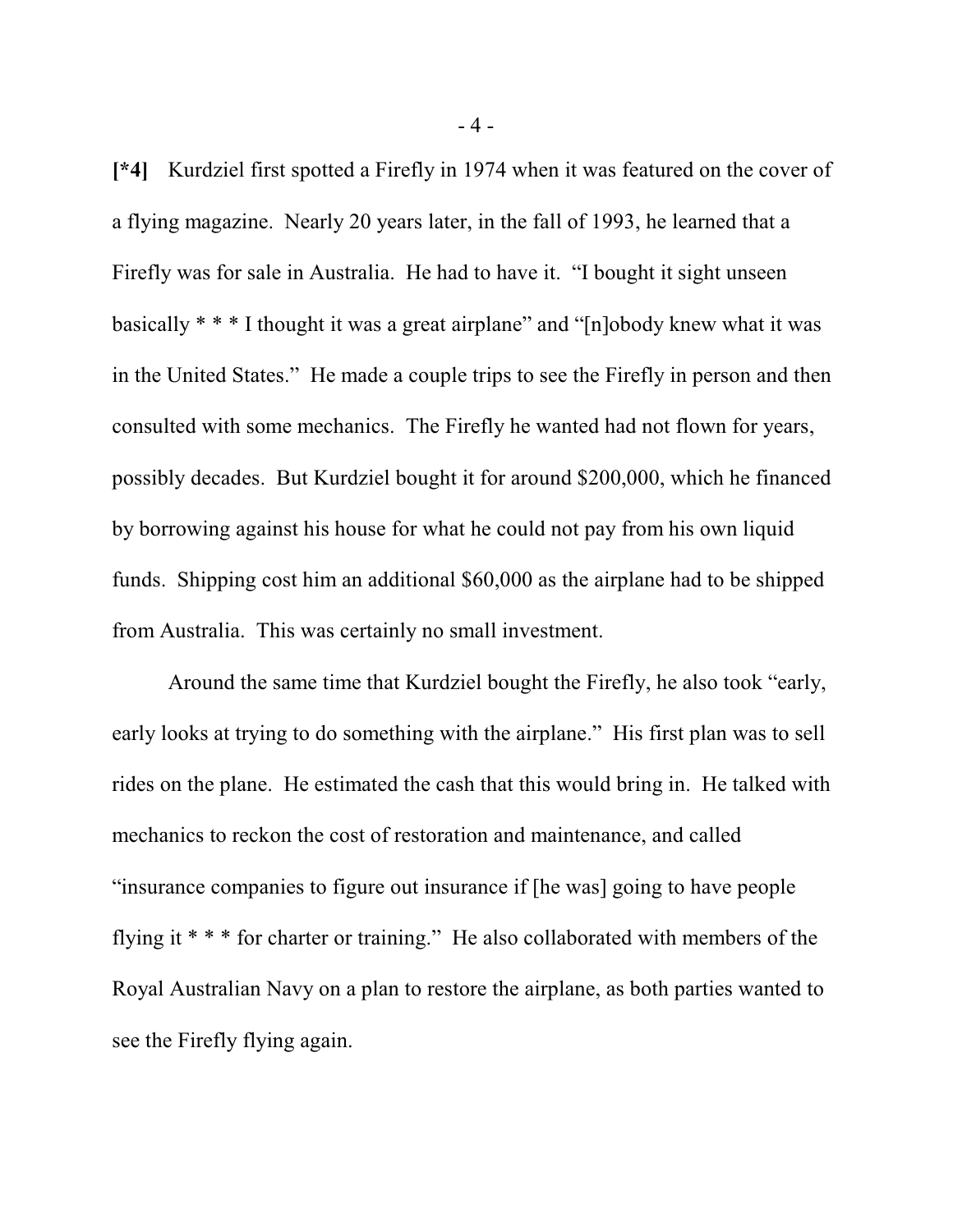**[\*5]** The Firefly was 60% restored when Kurdziel bought it, but it still required a large investment of time and money to become airworthy. It took "[e]ight years and 45,000 man hours" to fully restore the plane, and as many as 10 full-time workers. Beyond paying these workers, Kurdziel devoted thousands of hours to the project himself, driving to the restoration worksite in Colorado and back twice a month. According to him, the restoration and maintenance of the Firefly was "a full-time job" and "takes everything you have." As is true of almost all old planes, there were no working spare parts available on the aftermarket. This meant Kurdziel had to design many of the Firefly's replacement parts himself. "I did all the instruments, did the oxygen system. I mean, the mechanics were basically my hands. It's my design."

This was a remarkable amount and quality of work--very few planes of that age ever get back into the sky. But Kurdziel's Firefly took off in 2002 after it got an "air worthiness certificate" from the Federal Aviation Administration (FAA). For a pilot with today's training to learn how to fly such a venerable plane is also a remarkable achievement, and Kurdziel got the FAA to license him to fly it. To this day, he is the only person with such a license. The Firefly soon began winning prizes; it earned the title of grand champion in the country's premier air show in Oshkosh, Wisconsin, and won another at the National Aviation Heritage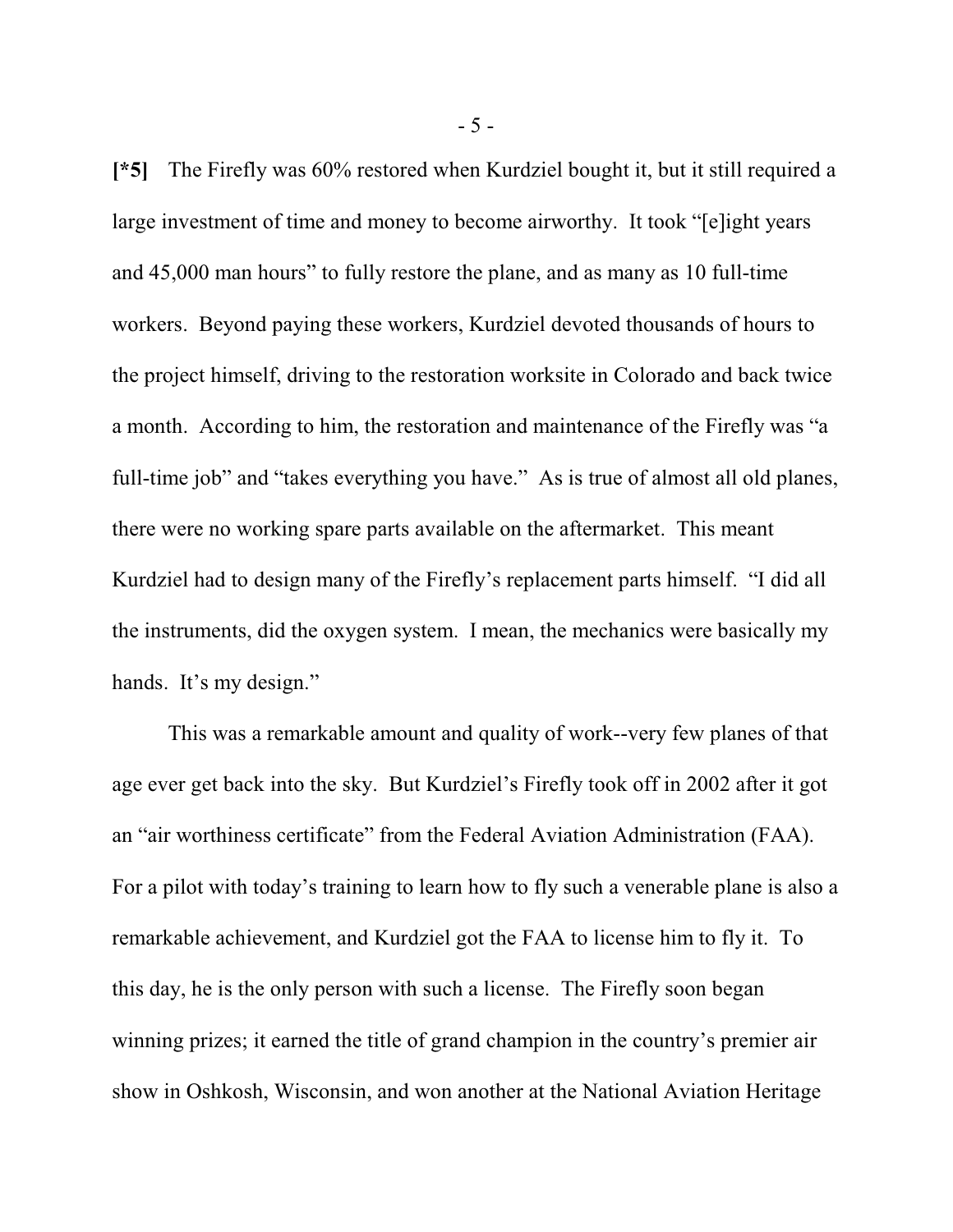**[\*6]** Invitational in Reno, Nevada. The Firefly's fame took off, and it landed on 20 or 30 different magazine covers. See, e.g., John Sotham, The Champ: From the Decks of World War II Aircraft Carriers to Today's Airshow Circuit-the Journey of a Royal Australian Navy Fairey Firefly, Air & Space Magazine (July 2003), https://www.airspacemag.com/military-aviation/the-champ-4810438/.

## B. "Airplane Leasing" Activity

Making money with the Firefly was more difficult. Kurdziel initially formed Firefly, LLC, to own and operate the airplane. But in 2003, he brought it to California and transferred its ownership to a trust to achieve more favorable state-tax treatment. Kurdziel wanted to earn some money by flying the plane at military air shows, which required him to learn how to become a government contractor. He did, and in 2004 met the requirements to contract with the federal government. These stirrings of business activity led Kurdziel to report his Firefly income and expenses on the Schedule C, Profit or Loss From Business, of his 2005 tax return. But for both that and later tax years, Kurdziel reported that his Firefly activity was in the business of "Airplane Leasing." This was not true-- Kurdziel has never leased out the Firefly. But reporting his Firefly activity as a business brought with it some big tax advantages. The great gobs of money that the restoration had required led Kurdziel to claim an adjusted basis in the Firefly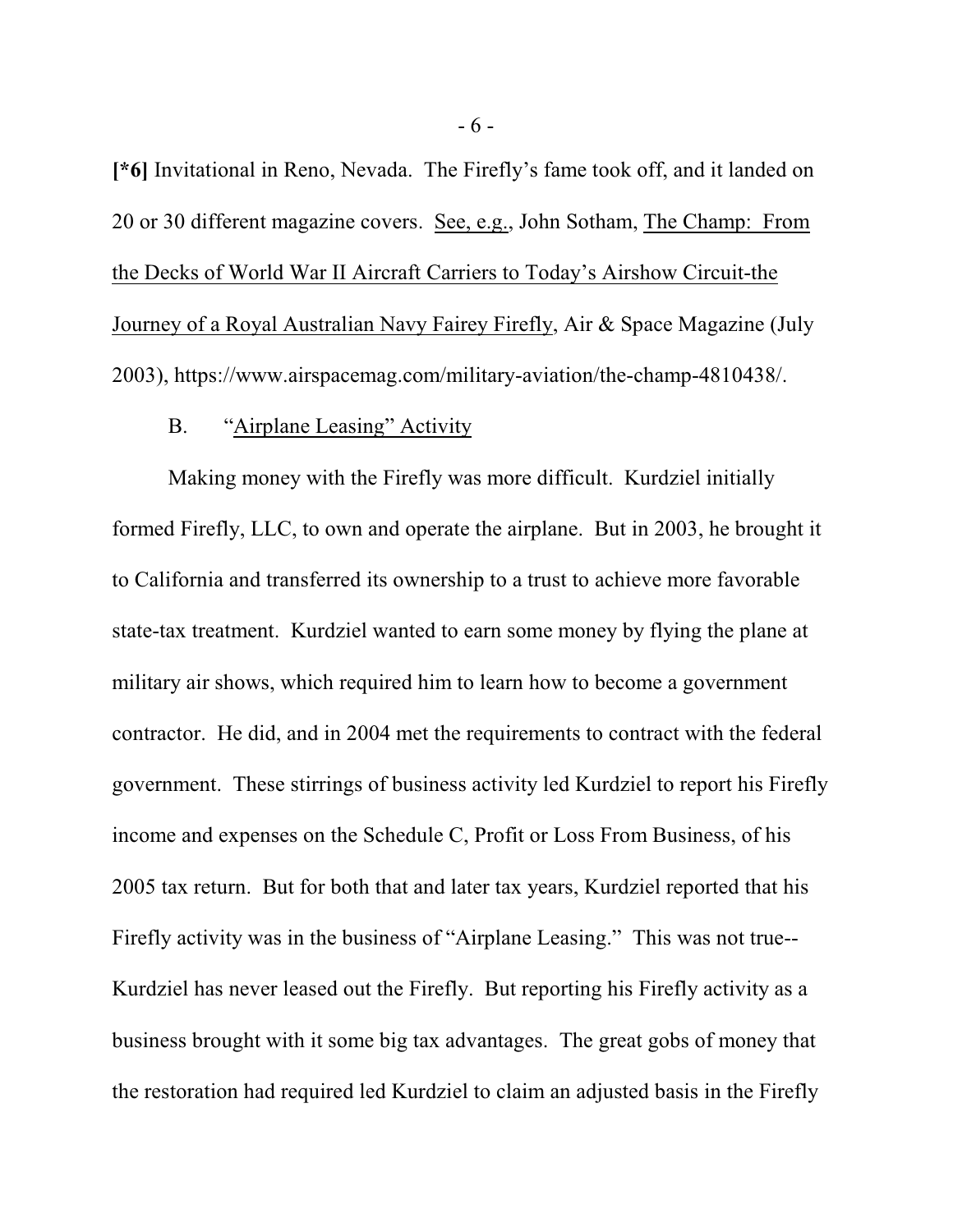**[\*7]** of just over \$1.6 million on his 2005 return, which generated a nearly \$82,000 depreciation deduction for that year alone. In total Kurdziel reported \$129,230 in total expenses related to the Firefly, and \$115,280 in business loss--an amount which reduced Kurdziel's taxable income from other sources by more than half. Similar Schedules C were produced in subsequent tax years on which Kurdziel claimed over \$80,000 in depreciation deductions and six-figure net losses that greatly offset his income.

The Firefly continued its airshow appearances and brought in some income in most years, but this income never came close to covering even Kurdziel's outof-pocket costs. And remember Kurdziel's initial plan to earn money by selling rides? Well, he soon learned that this was a legal impossibility due to FAA regulations, and it remained legally impossible for all the years at issue in these cases. Kurdziel would, however, still give free rides as they "are invaluable for press \* \* \* [and] the exposure[]."

Kurdziel's losses associated with the Firefly increased with each year at issue. Here's a table: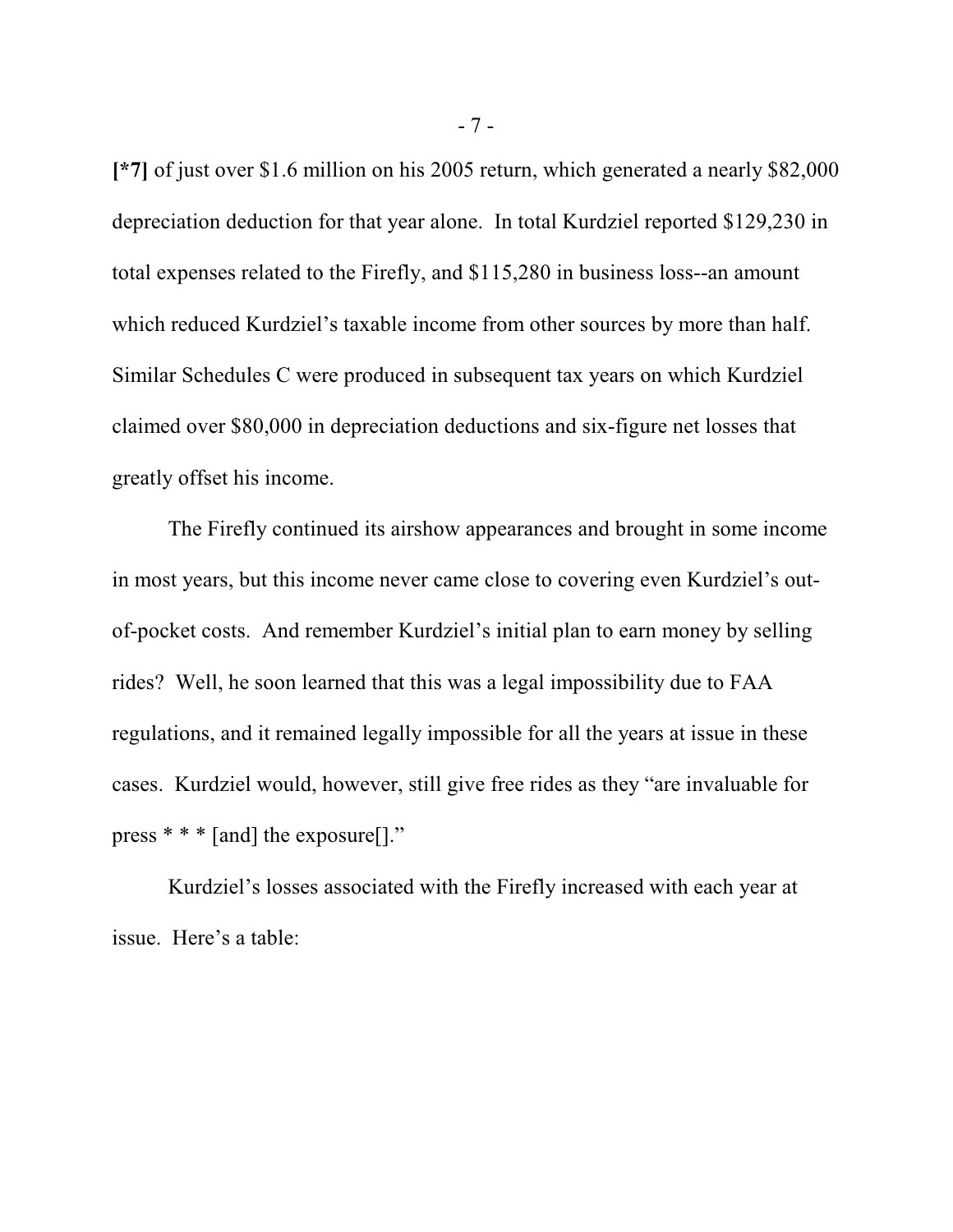| $[*8]$                              | 2007       | 2008       | 2009       | 2010       |
|-------------------------------------|------------|------------|------------|------------|
| Depreciation                        | \$82,802   | \$83,903   | \$85,077   | \$86,250   |
| Insurance                           | 11,976     | 16,300     | 16,300     | 16,300     |
| Legal and<br>professional services  | 250        | 500        | 2,958      | 600        |
| Office expense                      | 30         | 168        | $-0-$      | $-0-$      |
| Rent                                | 10,800     | 10,800     | 11,493     | 12,526     |
| Repairs and<br>maintenance          | 5,534      | 540        | 1,322      | 1,191      |
| Supplies                            | $-0-$      | $-0-$      | 97         | 15         |
| Taxes and licenses                  | 200        | 125        | $-0-$      | $-0-$      |
| Travel, meals, and<br>entertainment | 1,917      | 1,242      | 2,766      | 1,292      |
| Other expenses $1$                  | 13,317     | 19,687     | 16,020     | 11,480     |
| Total expenses                      | 126,826    | 133,265    | 136,033    | 129,654    |
| Income                              | 9,685      | 14,400     | 14,000     | $-0-$      |
| Net loss                            | (117, 141) | (118, 865) | (122, 033) | (129, 654) |

And here's another to show how Kurdziel's Schedules C net losses reduced his

income from other sources:

<sup>&</sup>lt;sup>1</sup> "Other expenses" listed on Kurdziel's Schedules C include (1) annual inspection, (2) dues and subscriptions, (3) airplane fuel and oil, (4) website, (5) parachute packing, (6) support equipment, (7) postage delivery, and (8) education.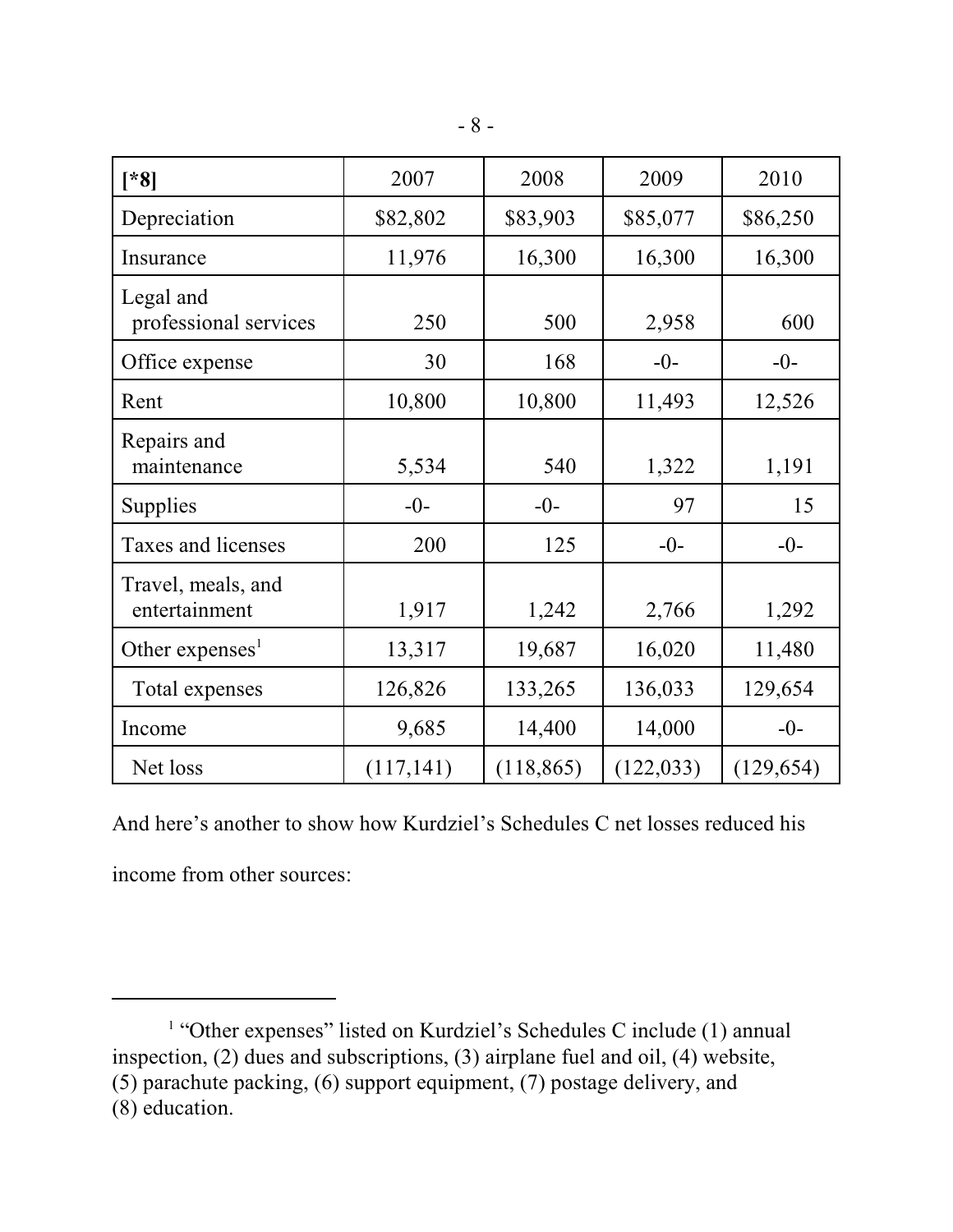| [*9]                                | 2007       | 2008       | 2009       | 2010       |
|-------------------------------------|------------|------------|------------|------------|
| Income from other<br>sources        | \$272,832  | \$159,738  | \$176,074  | \$187,015  |
| Schedule C net losses               | (117, 141) | (118, 865) | (122, 033) | (129, 654) |
| Other losses:                       |            |            |            |            |
| Rental and other<br>business losses | (87, 457)  | (102, 156) | (61, 635)  | (39,379)   |
| Net operating loss                  | (77,617)   | (77,617)   | (77,617)   | (116,070)  |
| Total income                        | (9,383)    | (138,900)  | (85,211)   | (98, 088)  |

During all years at issue Kurdziel neither had a formal business plan for the Firefly nor kept books and records or separate bank accounts for his Firefly-related activities. He flew the Firefly in airshows until 2012, when a part failed and it crashed while landing. Kurdziel continues to work on its repair.

# C. Airworld LLC, Etc.

One unusual aspect of these cases is that the Firefly is not Kurdziel's only putative side business. In 2006 he formed a flight-training business named Airworld LLC. He did not transfer the Firefly to this LLC, but in a way the old plane was the catalyst of this new business, since the Firefly had become so popular and "people ha[d] asked [him] to do flight training." Kurdziel reported Airworld's operations on Schedules E, Supplemental Income and Loss, of his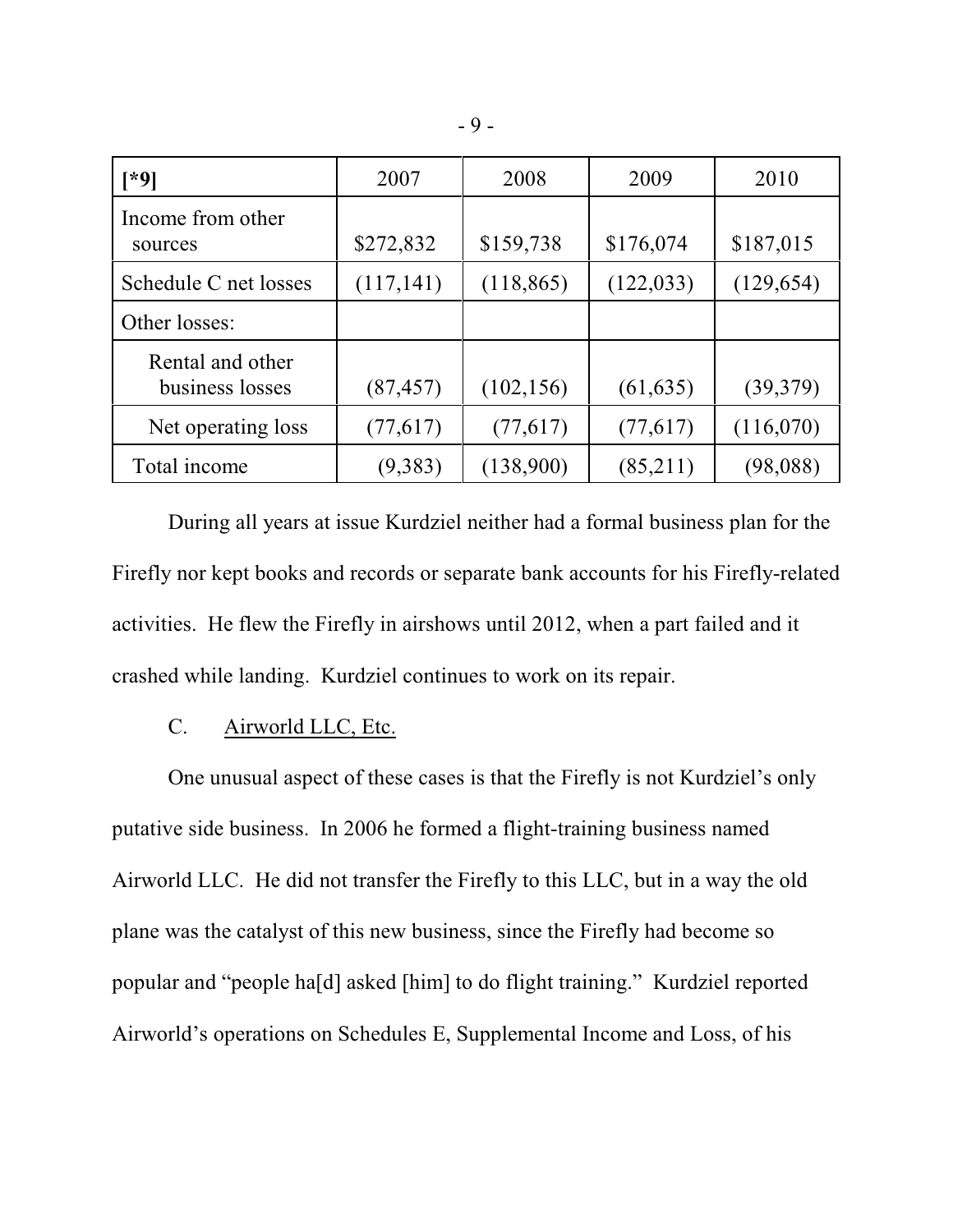**[\*10]** 2007 through 2009 income tax returns, and the Commissioner allowed all the losses that he claimed.

Kurdziel also had other airplane-based ventures--the Airborne Tactical Advantage Corporation (ATAC) and Strike University, an offshoot of Airworld. Although it is no longer affiliated, he started ATAC around 1994 with three others to provide tactical airborne training. "For the last 20 years, Airborne Tactical Advantage Company \* \* \* has trained Navy, Marine, Air Force and Army aircrews, ship-crews, and Combat Controllers." ATAC, The Company, http://atacusa.com/atac\_company.html (last visited Feb. 7, 2019). Strike University is "a concept  $* * * it's going to be a leadership school" with "very"$ broad applications to any kind of high-risk industry--medicine, airlines, oil and gas, [and] mining." Neither it nor ATAC produced any of the items that remain in dispute in either of these cases.

#### II. Audit, Petition, and Trial

Schedules C with big losses and little income rarely fly under the IRS's radar. Kurdziel received a notice of deficiency for tax years 2007 through 2009, in which the Commissioner disallowed his Schedules C and net operating loss (NOL)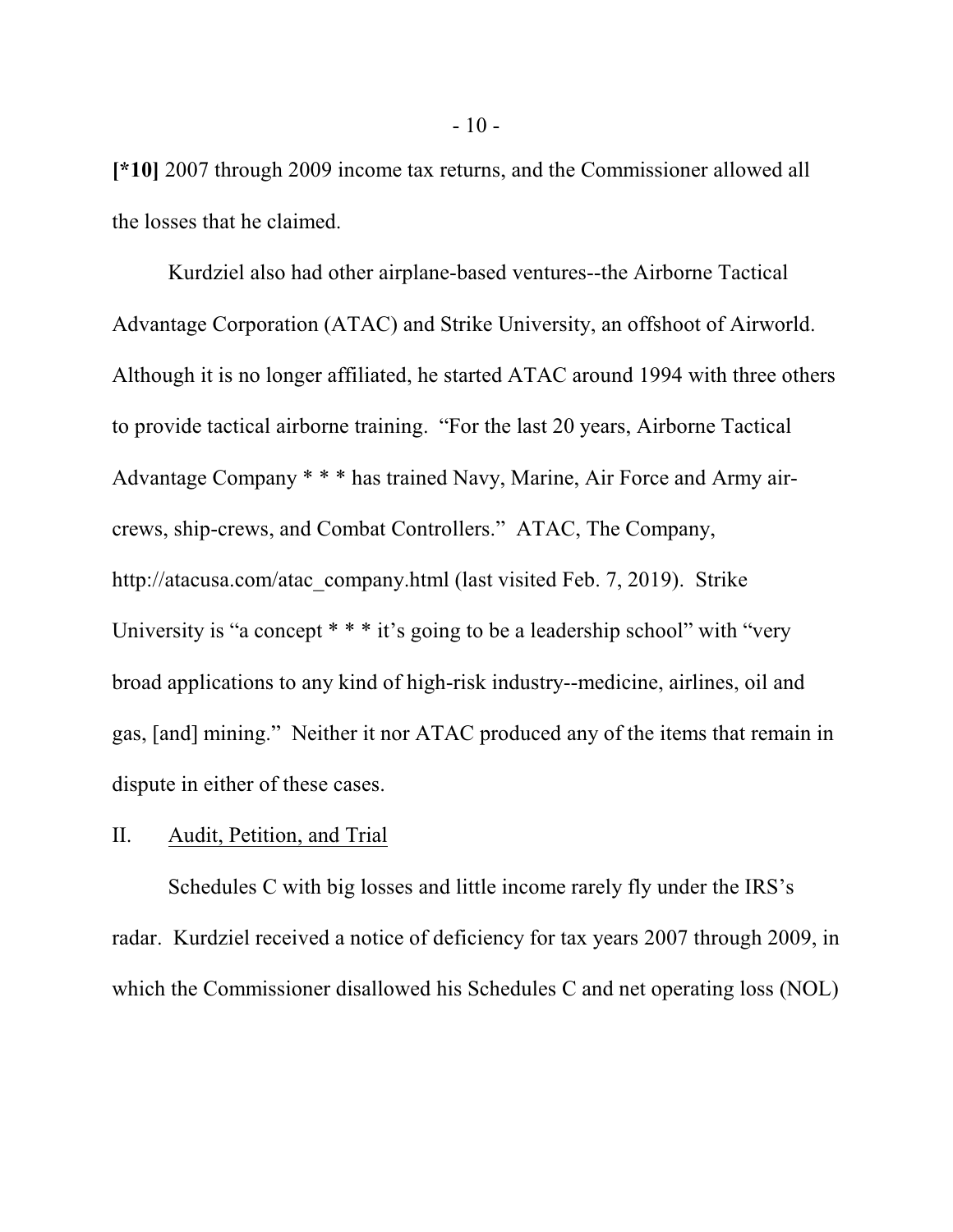[\*11] deductions and determined 20% section  $6662(a)^2$  penalties on the alternate grounds of negligence or disregard of rules or regulations, substantial understatement of income tax, and substantial valuation misstatement. Following close behind was a second notice for Kurdziel's 2010 tax year, in which the Commissioner disallowed the same deductions, plus a few deductions on Schedule A, Itemized Deductions, and a loss on Kurdziel's Schedule E, and bolted on another section 6662(a) penalty. Kurdziel timely petitioned our Court. In his petition he claimed that "the Commissioner erred in determining that the petitioner's Schedule C business \* \* \* was not engaged in for profit" and in determining that he was not entitled to NOL deductions.

We tried these cases in San Diego.<sup>3</sup> At trial Kurdziel testified that he bought the Firefly as an investment and intends to eventually sell it for a profit. He testified that the airplane is "basically [his] retirement" since he lost his pension when Northwest declared bankruptcy. The Commissioner thinks this argument won't fly because Kurdziel never actually intended to sell the plane; and

<sup>&</sup>lt;sup>2</sup> All section references are to the Internal Revenue Code in effect for the years at issue, and all Rule references are to the Tax Court Rules of Practice and Procedure, unless we say otherwise.

<sup>&</sup>lt;sup>3</sup> Kurdziel lived in California at all relevant times, which means these cases are appealable to the Ninth Circuit. See sec. 7482(b)(1)(A).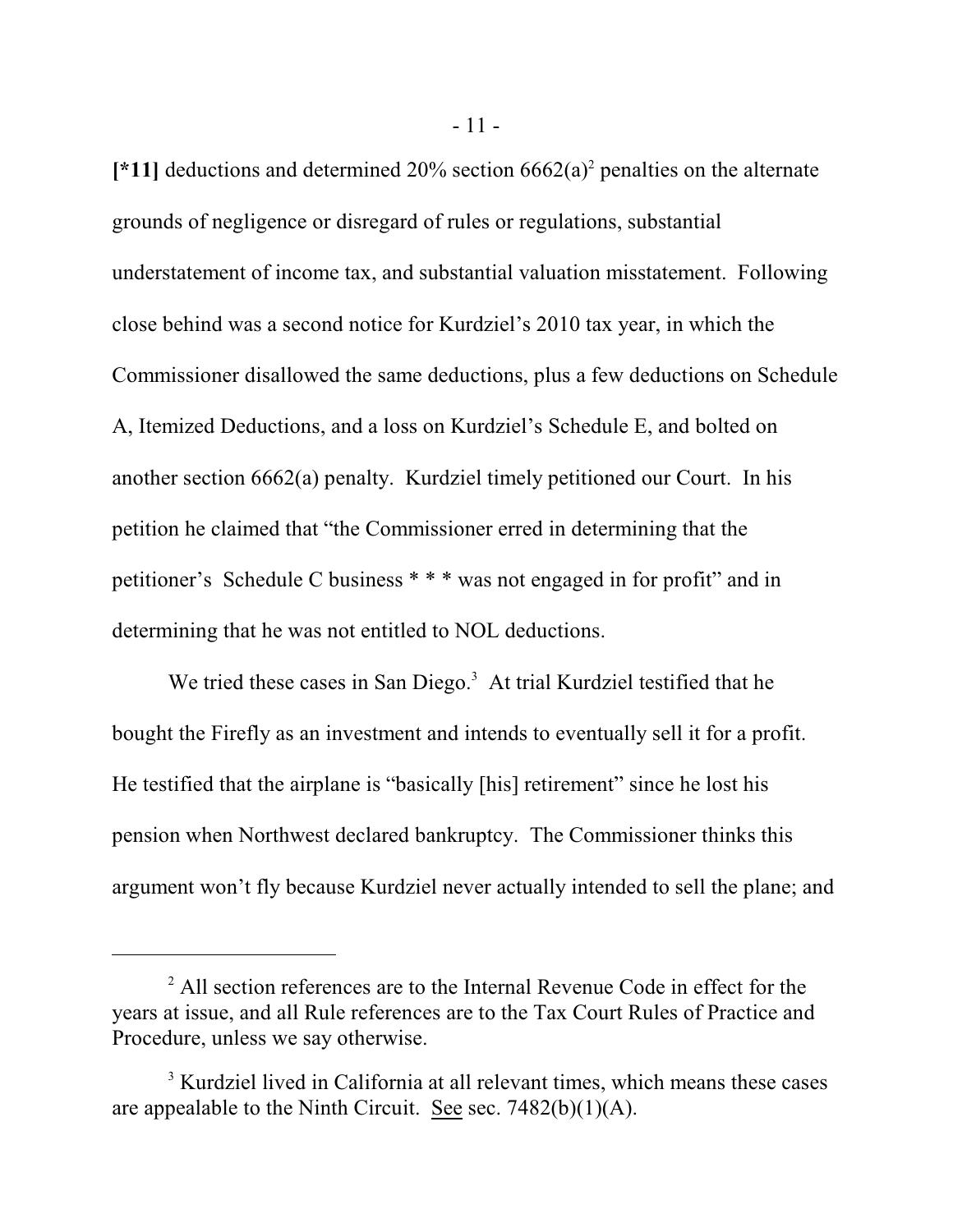**[\*12]** even if he had, the 2012 crash significantly reduced its value, making any capital gain unlikely.

Simon Brown, a seller of World War II aircraft, testified as an expert witness that Kurdziel's Firefly is worth between \$3.5 and \$5 million based in part on his "visual inspection" of the airplane and the fact that he sold a different (and unrestored) Firefly for about \$400,000. He also credibly testified that using replacement parts to repair a damaged plane would not decrease its value, but failing to keep it in good flying condition would. Ronald Tinkham, another experienced appraiser of vintage military aircraft, also testified as an expert witness that Kurdziel's Firefly could reasonably sell for over \$8 million. Tinkham, however, stressed that this was an estimate and not an official appraisal.

Although the Commissioner determined a section 6662(a) penalty for each year at issue, at trial he failed to introduce any evidence that he'd complied with section 6751(b). See Graev v. Commissioner (Graev III), 149 T.C. 485, 493 n.14 (2017) (citing Chai v. Commissioner, 851 F.3d 190, 221 (2d Cir. 2017), aff'g in part, rev'g in part T.C. Memo. 2015-42), supplementing and overruling in part 147 T.C. 460 (2016).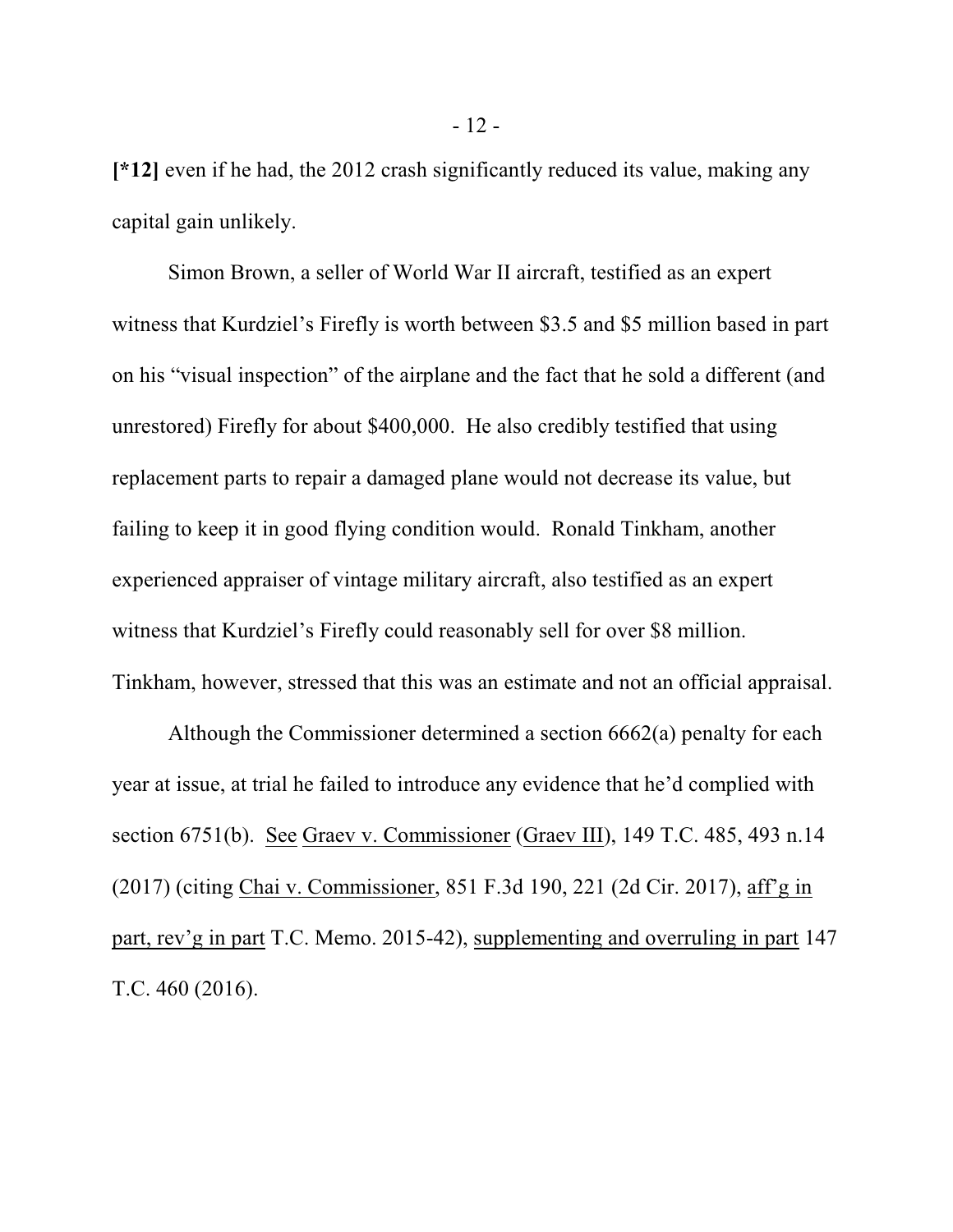## **[\*13]** OPINION

After concessions, we are left to answer:

- did Kurdziel have a profit motive in his use of the Firefly during the 2007-10 tax years;
- did Kurdziel substantiate his claimed Schedule C "annual inspection" expenses in excess of \$6,488, and any of his contested Schedule A itemized deductions for the 2010 tax year;
- did Kurdziel establish that he is entitled to NOL deductions for the 2007-10 tax years; and
- is Kurdziel liable for accuracy-related penalties for tax years 2007- 10?

We answer each question below.

## I. Profit Motive

Section 162(a) permits deductions for "ordinary and necessary expenses paid or incurred \* \* \* in carrying on any trade or business." And section 212(1) and (2) generally allows a taxpayer to claim a deduction for all the ordinary and necessary expenses paid or incurred "for the production or collection of income," and "for the management, conservation, or maintenance of property held for the production of income." Even if there is no trade or business, a deduction for expenses relating to investment activities may be allowable under section 212. See, e.g., Thomason v. Commissioner, T.C. Memo. 1997-480, 1997 WL 653894,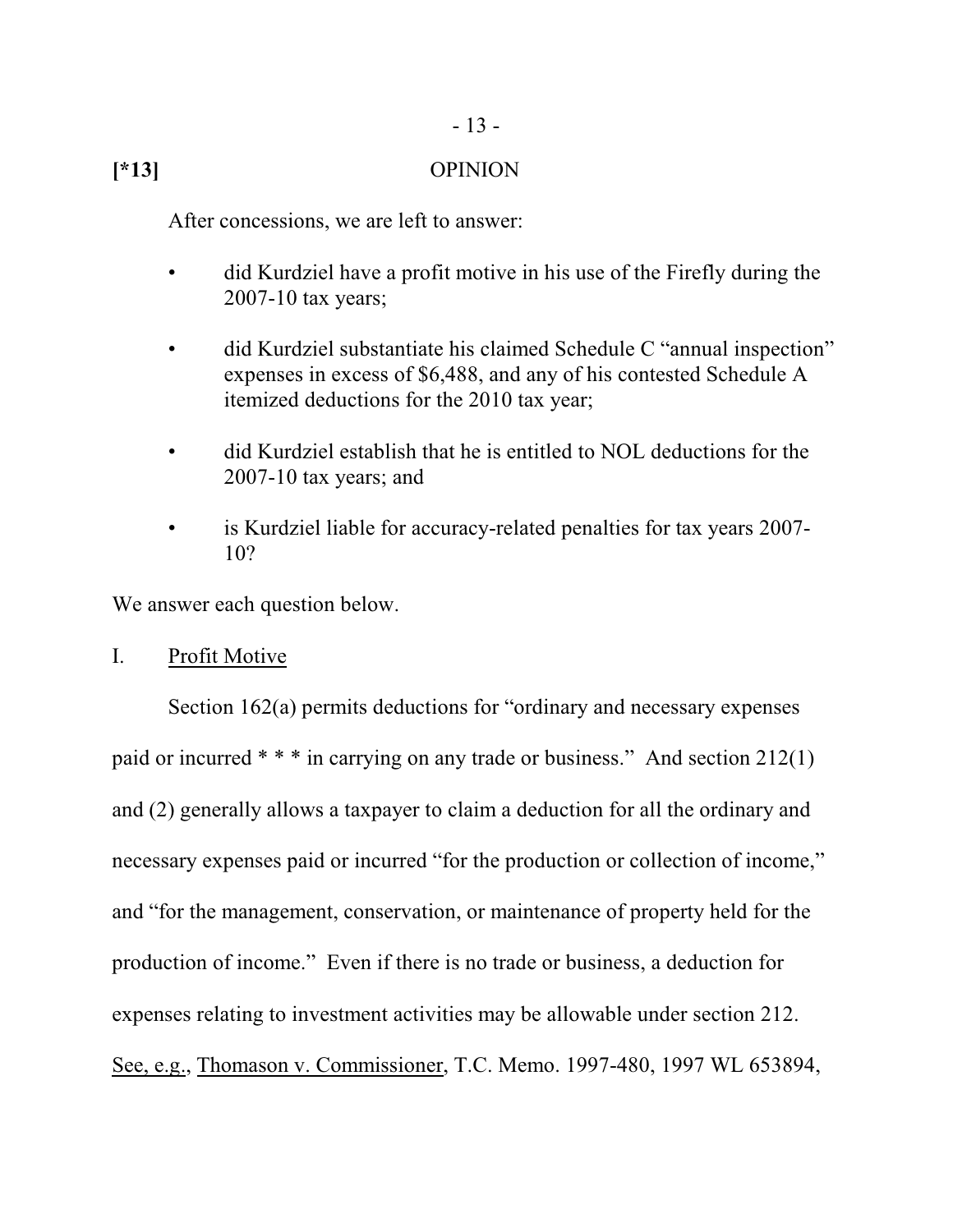**[\*14]** at \*6. But section 183(a) bars taxpayers from claiming deductions for activities that are "not engaged in for profit," except as provided under section 183(b).

The test of profit motive is a subjective one--a taxpayer must show that he undertook the challenged activity with an "actual and honest objective of making a profit." See Dreicer v. Commissioner, 78 T.C. 642, 645 (1982), aff'd without published opinion, 702 F.2d 1205 (D.C. Cir. 1983). His expectation of a profit doesn't have to be reasonable, but it must be genuine. See sec. 1.183-2(a), Income Tax Regs. ("it may be sufficient that there is a small chance of making a large profit."); see also Elliott v. Commissioner, 90 T.C. 960, 970 (1988), aff'd without published opinion, 899 F.2d 18 (9th Cir. 1990). And a taxpayer bears the burden of proving his motive, which must be to make an economic profit and not just cut his tax bill. Wolf v. Commissioner, 4 F.3d 709, 713 (9th Cir. 1993), aff'g T.C. Memo. 1991-212. In the Ninth Circuit, the intent to make a profit must also be the predominant, primary, or principal motive. Id.

Did Kurdziel intend to make a profit with the Firefly? The regulations give us some direction. They say to use "objective standards" to discern a taxpayer's intent, "taking into account all of the facts and circumstances." Sec. 1.183-2(a), Income Tax Regs. They give us nine factors to consider, with "[n]o one factor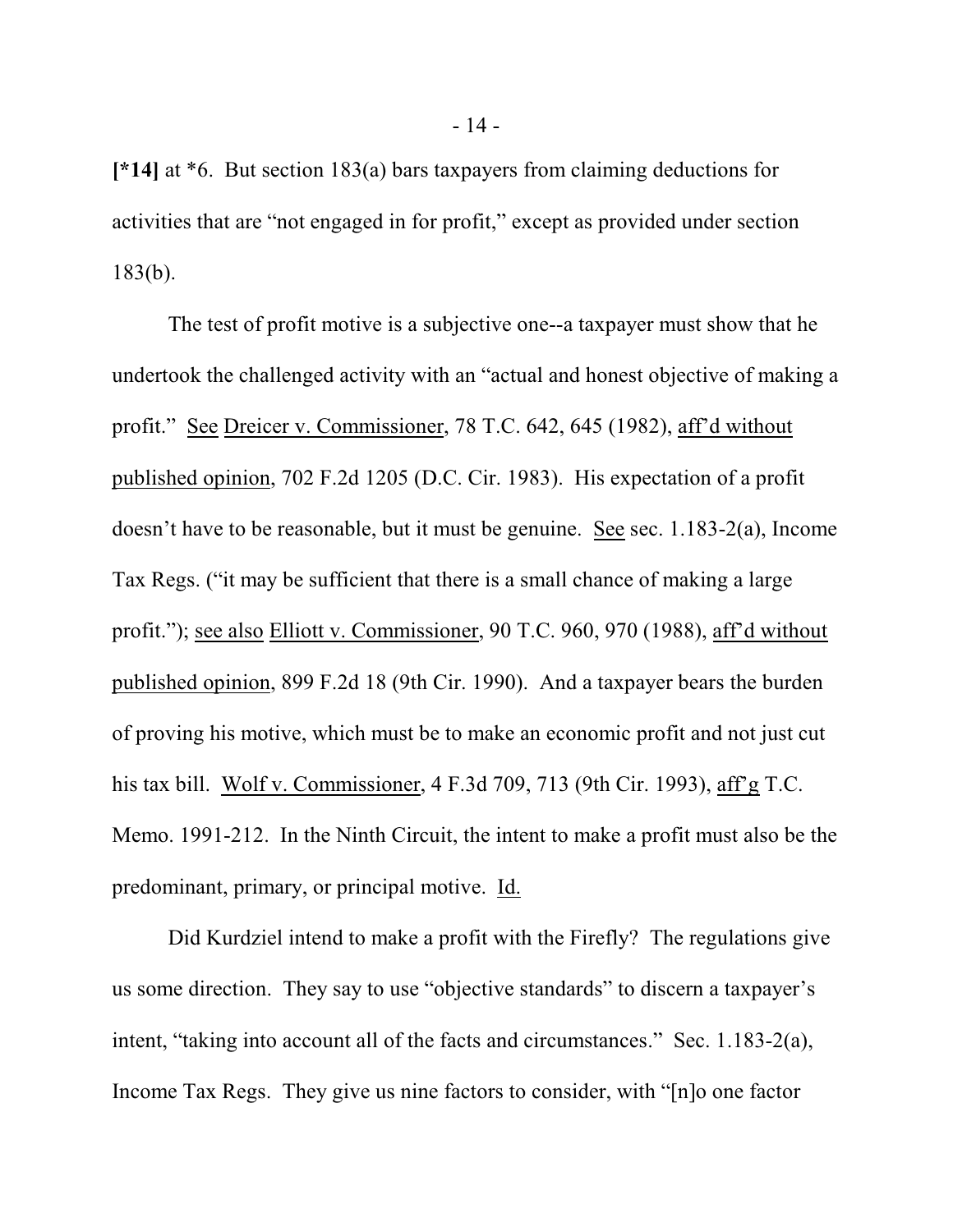**[\*15]** [being] determinative." Id. para. (b). They tell us that we can look at other factors not on the list and that we should not make a determination based on the number of factors indicating a lack of profit motive and "vice versa." Id. The Seventh Circuit has called this open-ended test of objective factors of subjective intent "goofy", and has chosen not to "wad[e] through the nine factors" but instead to take a more holistic approach. Roberts v. Commissioner, 820 F.3d 247, 250, 254 (7th Cir. 2016), rev'g T.C. Memo. 2014-74.

These cases, however, are appealable to the Ninth Circuit, and so the ninefactor test it is. Here they are:

- the manner in which the taxpayer carries on the activity;
- the expertise of the taxpayer or his advisors;
- the time and effort expended by the taxpayer in carrying on the activity;
- the expectation that assets used in the activity may appreciate in value;
- the success of the taxpayer in carrying on other similar or dissimilar activities;
- the taxpayer's history of income or losses with respect to the activity;
- the amount of profits earned, if any;
- the financial status of the taxpayer; and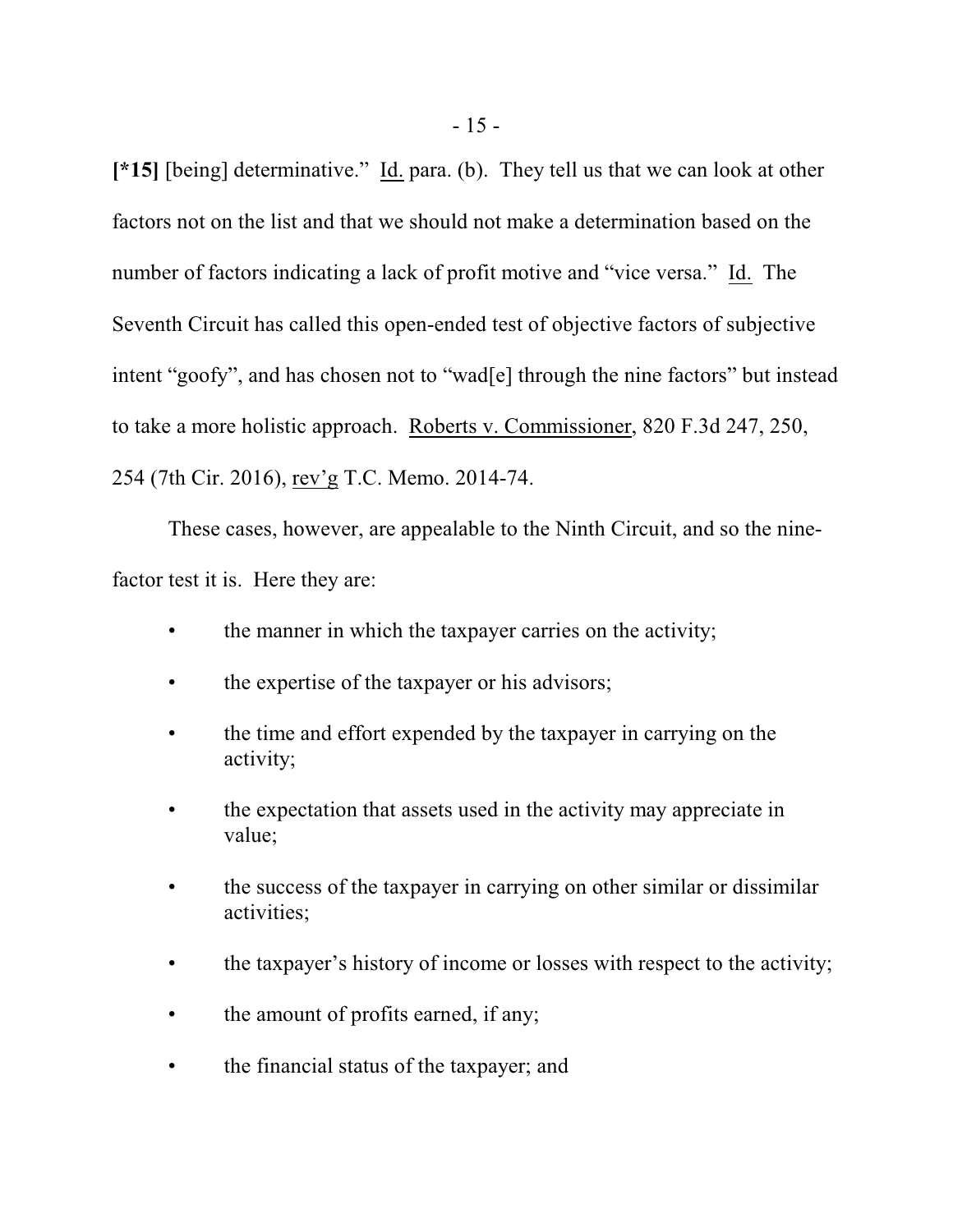**[\*16]** • any elements of personal pleasure or recreation. Sec. 1.183-2(b), Income Tax Regs.

#### A. Manner in Which the Activity Is Conducted

The first factor has us look at how the taxpayer carries on the activity. It tells us that carrying on the activity in a "businesslike manner" and "maintain[ing] complete and accurate books and records" could indicate a profit motive. Sec. 1.183-2(b)(1), Income Tax Regs. Kurdziel had no formal business plan for the Firefly, and maintained neither separate financial books and records nor separate bank accounts. He had a spreadsheet with the projected expenses and "cash flow" from selling airplane rides. He also had documents labeled "Firefly LLC Business Plan," "Firefly LLC Business plan for Apr 2002," and "Firefly Yearly Operating Expense Projected," which state his intent to restore the Firefly, enter it in airshows, and aid the Royal Australian Navy "in the restoration of their [sic] Firefly to flyable condition." This aid would in turn "create more awareness" of his own Firefly and "increase its marketability." We find these documents less a business plan and more a summary of Kurdziel's intent or hope. See Knowles v. Commissioner, T.C. Memo. 2017-152, at \*15. We also cannot be sure when Kurdziel created these plans. There is a handwritten notation on the "Firefly LLC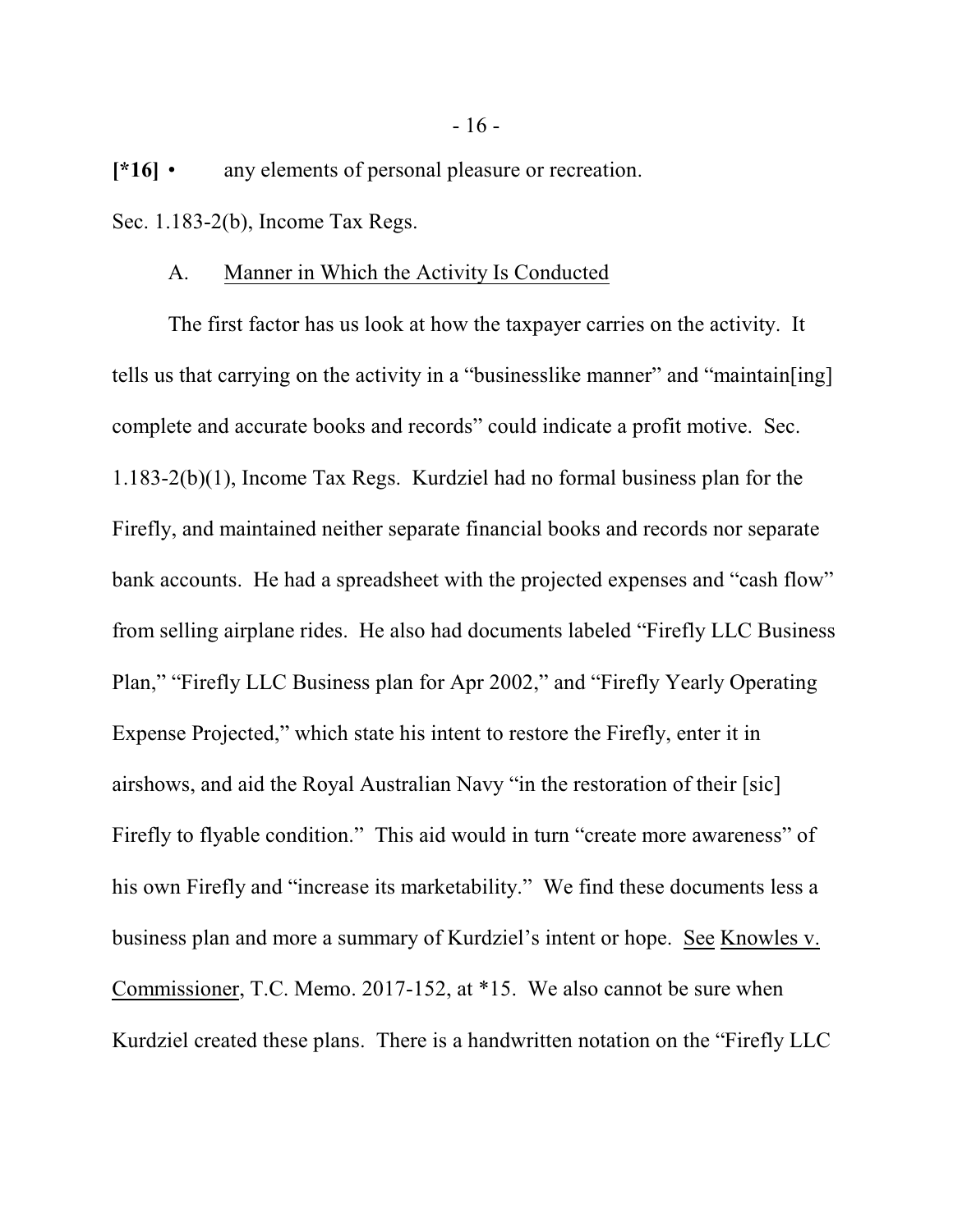**[\*17]** Business Plan" that says "Original Plan 1999-2000?," which tends to show that even its creator was unsure. The other documents do not contain dates.

We do believe Kurdziel's claim that his original plan was to sell rides on the Firefly, but after he learned this was impossible he didn't change his plans "with an intent to improve profitability." Sec. 1.183-2(b)(1), Income Tax Regs. He introduced a one-page document titled "Firefly LLC Business Plan Update" with a handwritten "2005" at the top. This update involved his plan to use the Firefly in both Airworld and Strike University, with Strike University "just start[ing]" in 2016. But Kurdziel didn't clarify how his purported 2005 update included a project that didn't start until 2016, which leads us to doubt that he drafted it back in 2005.

Against this close reading of Kurdziel's private documents are the claims he made in public filings to achieve a local property-tax exemption for the Firefly. In those filings he asserted that he was neither using the Firefly for commercial purposes nor holding it for sale. What's more, considering that Kurdziel claims that selling the Firefly has been part of his plan all along, we find it odd that he did not have an appraisal done until 2014--even though he restored the Firefly in 2002.

This factor weighs against Kurdziel.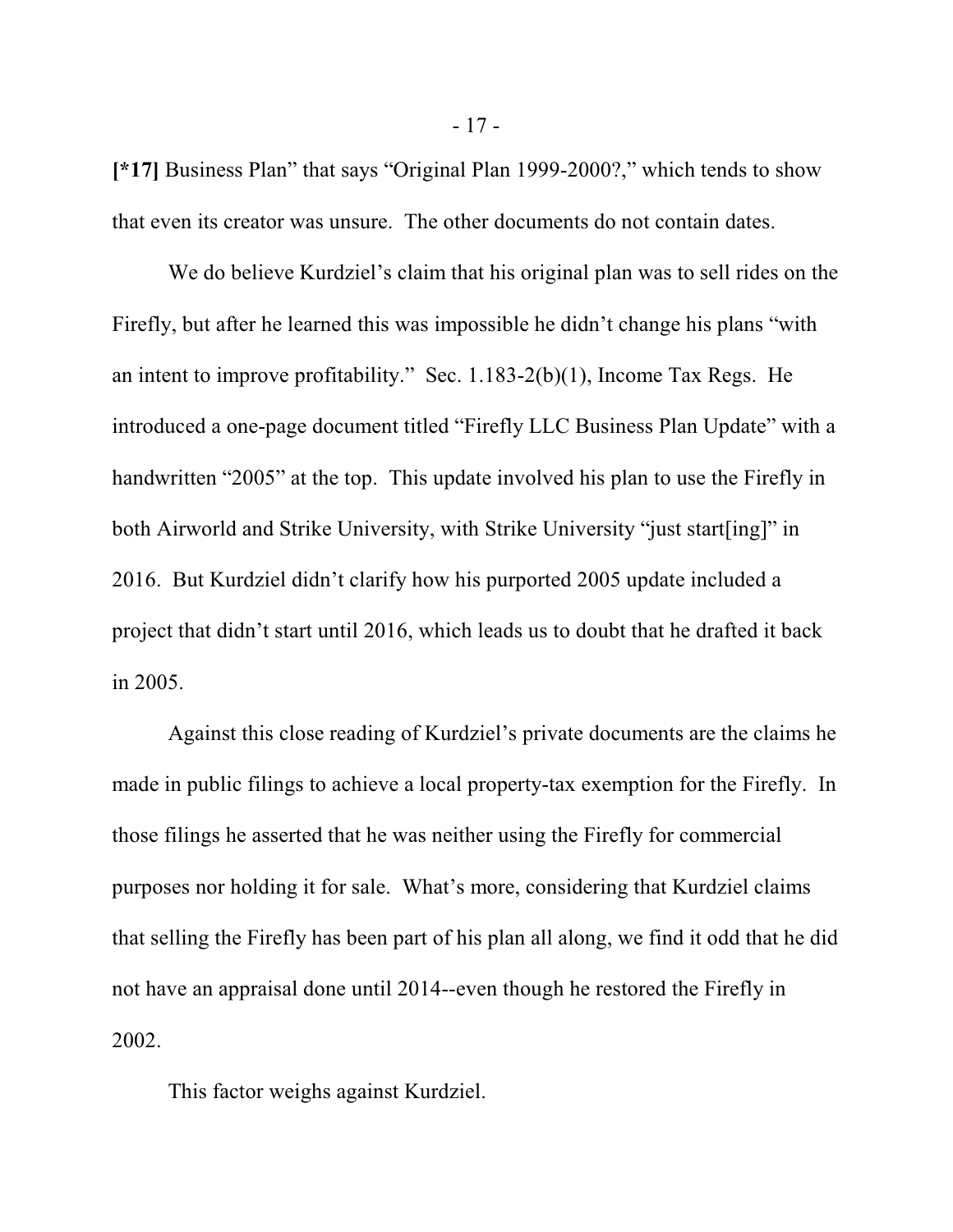**[\*18]** B. Expertise of Taxpayers or Advisers

This factor tells us that "[p]reparation for the activity by extensive study of its accepted business, economic and scientific practices" or consultation with experts can suggest a profit motive. Sec. 1.183-2(b)(2), Income Tax Regs. While "a taxpayer needn't make a formal market study in preparation for a trade or business, he's expected to undertake a basic investigation of the factors that would affect his profit." Heinbockel v. Commissioner, T.C. Memo. 2013-125, at \*24- \*25 (citing Westbrook v. Commissioner, T.C. Memo. 1993-634, 1993 WL 540784, at \*7, aff'd, 68 F.3d 868 (5th Cir. 1995)).

Kurdziel's proof of his expertise is his actual restoration of the Firefly to flyability. We agree that this shows great expertise--indeed, one-of-a-kind-in-theworld expertise--in aircraft restoration, but this factor points us to expertise in making money from an activity and not just the ability to accomplish an unusually difficult objective. We have found, however, that technical and practical experience in a specialized field can be sufficient to make this factor fall in favor of a taxpayer to some degree. See Barker v. Commissioner, T.C. Memo. 2012-77, 2012 WL 947134, at \*5 (choosing not to question taxpayer's expertise in engineering or knowledge of space exploration technology given his advanced degrees and career). The Firefly's restoration was a huge undertaking that no ill-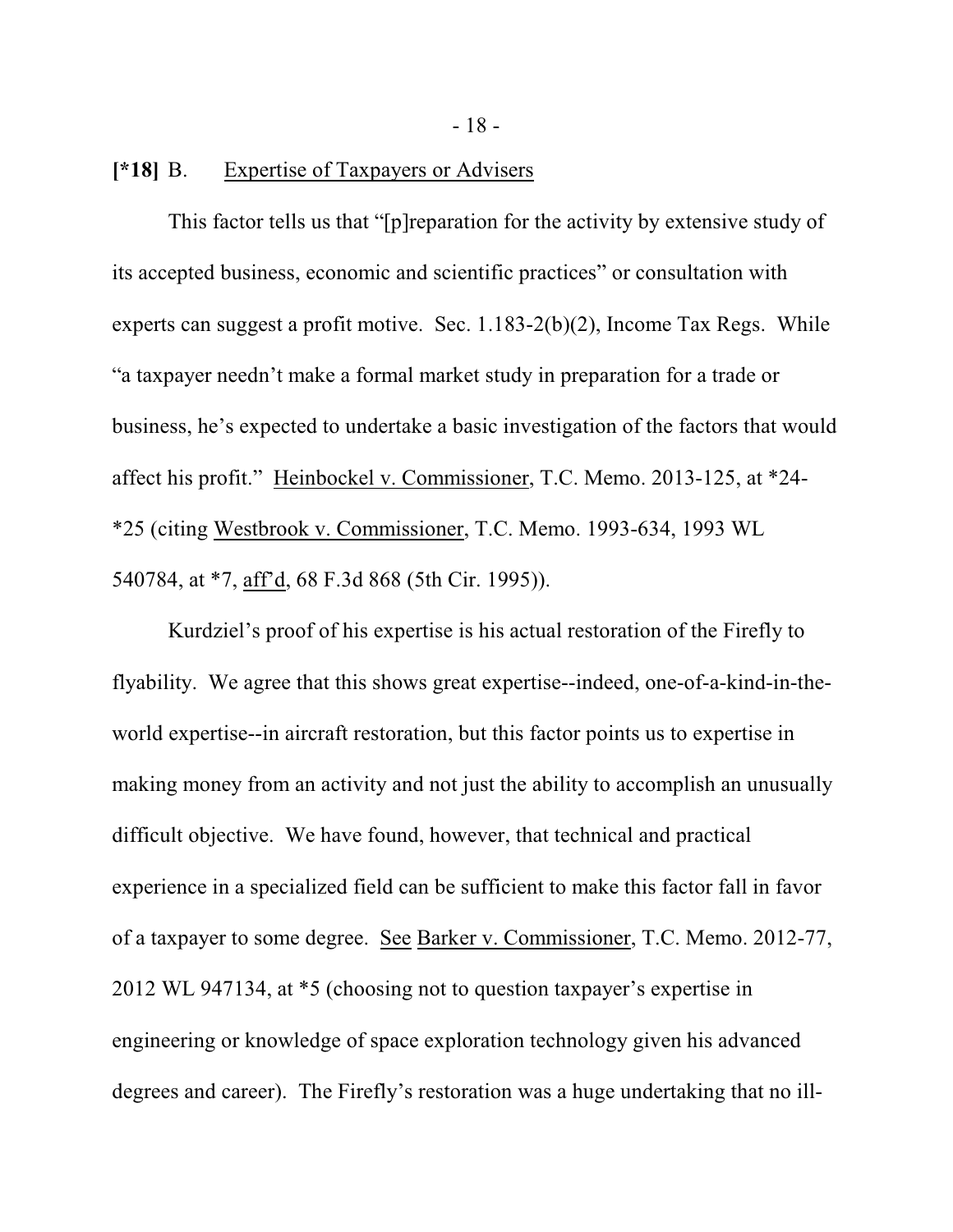**[\*19]** prepared person could pull off. What's more, Kurdziel, as both an engineer and an experienced pilot, designed many of the parts on the Firefly himself. This shows that he knew what he was doing technically. He has also been around airplanes for 45 years and seems to have had an interest in warbirds since at least 1993--which is when he testified that he first saw the Firefly.

On the other hand, we have found in a number of cases that an expert's knowledge of an activity alone is insufficient when he failed to conduct research or seek advice on its business aspects and profitability. See, e.g., Betts v. Commissioner, T.C. Memo. 2010-164, 2010 WL 2990300, at \*8. Without studying an activity's practical economics, mere technical knowledge may just reveal a skilled hobbyist and not a businessman. See Golanty v. Commissioner, 72 T.C. 411, 432 (1979), aff'd, 647 F.2d 170 (9th Cir. 1981). The fact that Kurdziel planned to sell rides in the Firefly when it has been illegal to do so throughout his ownership raises a red flag. So while Kurdziel is extremely experienced with airplanes and their restoration, we think this practical experience is canceled out by his failure to show that he did a basic investigation into the business aspects and economics of vintage airplane restoration.

This factor favors the Commissioner.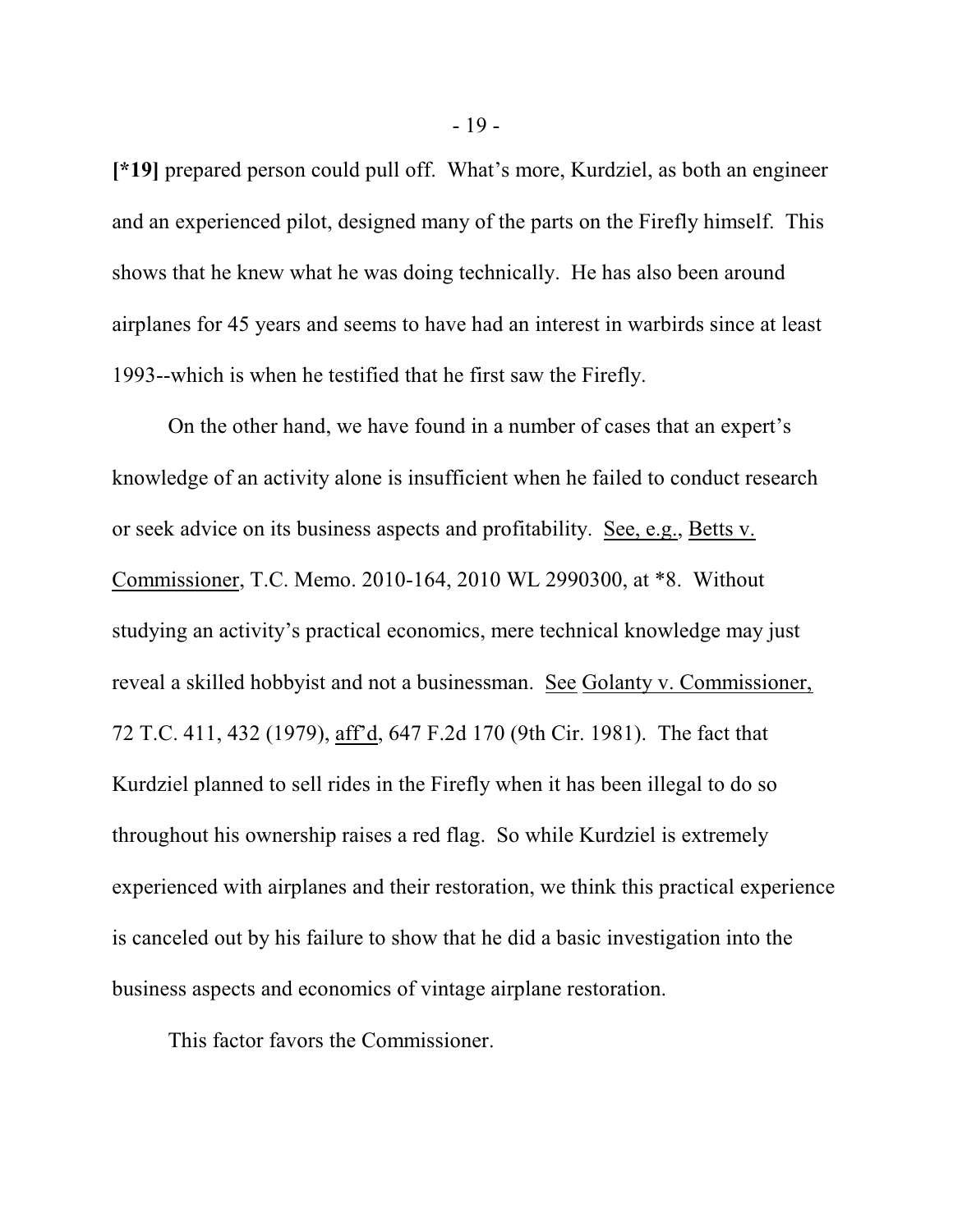$-20-$ 

#### **[\*20]** C. Time and Effort Expended on the Activity

"The fact that the taxpayer devotes much of his personal time and effort to carrying on an activity, particularly if the activity does not have substantial personal or recreational aspects, may indicate an intention to derive a profit." Sec. 1.183-2(b)(3), Income Tax Regs. And a taxpayer's choice to leave another job to spend most of his time on the activity may further evidence his intention to turn a profit. See id.; see also Metz v. Commissioner, T.C. Memo. 2015-54, at \*46-\*47 (taxpayers' horse-breeding business was a full-time activity). There is no doubt that Kurdziel devoted a significant amount of time to the Firefly, from restoration and maintenance to training and airshows. He traveled to the restoration site in Colorado "twice a month for eight years" and also logged thousands of hours working on and flying the Firefly in 2007, 2008, and 2009.

But Kurdziel's work on the Firefly had "substantial personal or recreational aspects," see Dodge v. Commissioner, T.C. Memo. 1998-89, 1998 WL 88175, at \*5-\*6 , aff'd without published opinion, 188 F.3d 507 (6th Cir. 1999) (skilled riders put in a great deal of time to horse-breeding activity but also derived a substantial recreational benefit), even given the work associated with it, see Giles v. Commissioner, T.C. Memo. 2006-15, 2006 WL 237503, at \*13 (unpleasant tasks are often associated with a hobby). Many of the hours that Kurdziel logged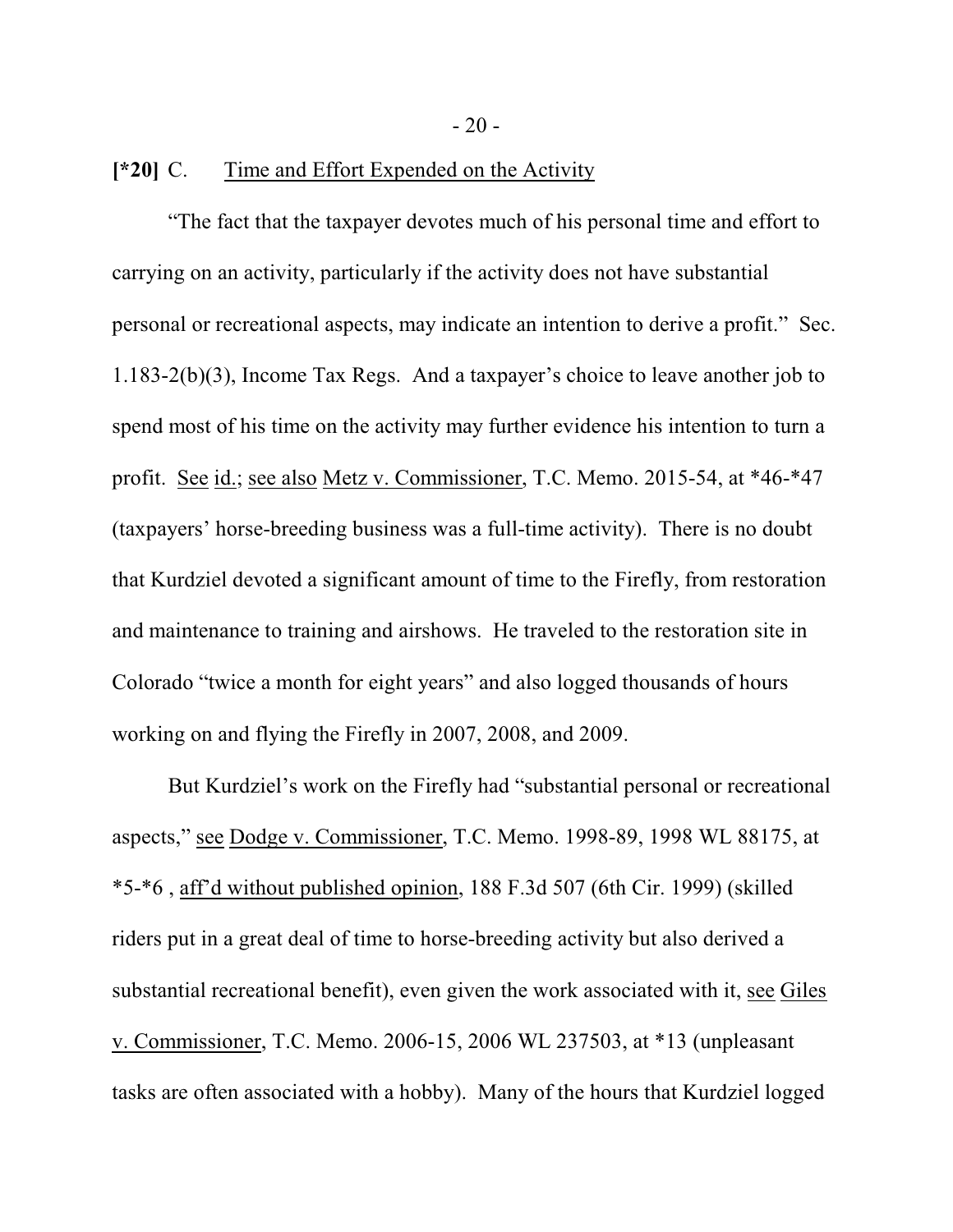**[\*21]** were for personal time spent using the Firefly. He also admitted that the Firefly was a great accomplishment for him and that he gets a "tremendous amount of satisfaction" from flying it. That's not to say one can't experience satisfaction from profitable work, see Jackson v. Commissioner, 59 T.C. 312, 317 (1972), but because Kurdziel remained a full-time employee of Delta, we think the great amount of time, energy, and money that he put into the Firefly is more the result of an emotional attachment than a business, see Ballich v. Commissioner, T.C. Memo. 1978-497.

This factor is neutral.

#### D. Success in Carrying On Other Similar Activities

A taxpayer's previous success in similar activities may show that he has a profit objective, even if the activity is currently unprofitable. See sec. 1.183- 2(b)(5), Income Tax Regs. There's no evidence here, however, that Kurdziel was previously successful in restoring airplanes and selling them for profit. Kurdziel points to his past and subsequent real-estate investments as proof of his success in historic-airplane restoration. He says that he earned the money to buy the Firefly by buying California property and "watching the values increase." We acknowledge that both these activities involve the reasonable hope of appreciation in asset values, but don't find the link between historic-airplane restoration and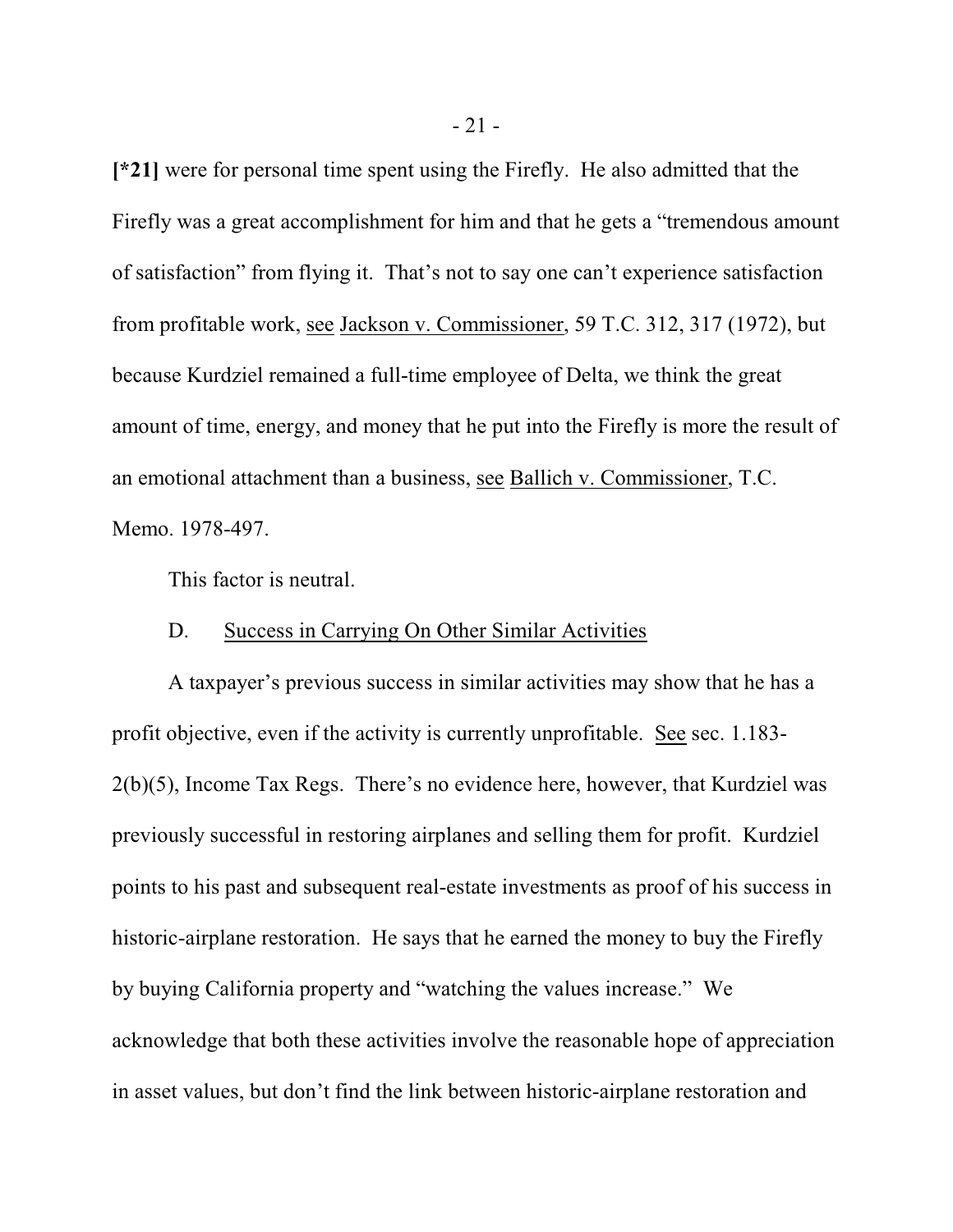**[\*22]** real-estate resale so simple. And Kurdziel's more recent investments are still uncertain, with only an expectation of profit. This uncertainty is in fact the only similarity to his Firefly investment, with neither yet a sure financial success.

This factor favors the Commissioner.

#### E. History of Income or Loss

A series of losses during the startup stage of an activity may not necessarily indicate that an activity is not engaged in for profit. See sec. 1.183-2(b)(6), Income Tax Regs. "However, where losses continue to be sustained beyond the period which customarily is necessary to bring the operation to profitable status," losses may indicate that the activity was not undertaken for profit. Id. Kurdziel reported losses from his Firefly-related activities beginning in 2005, and those losses continued through the 2007-10 tax years at issue. With each passing year his Firefly-related losses only increased, and they increased even when one considers only cash outlays. We believe these losses continued longer than they should have. Kurdziel completed the Firefly's restoration in 2002 and won his most prestigious awards that same year. If Kurdziel was interested in making a profit (and cutting his losses), he would have sold, or at least attempted a sale much sooner--especially after he learned that monetizing rides was impossible.

This factor favors the Commissioner.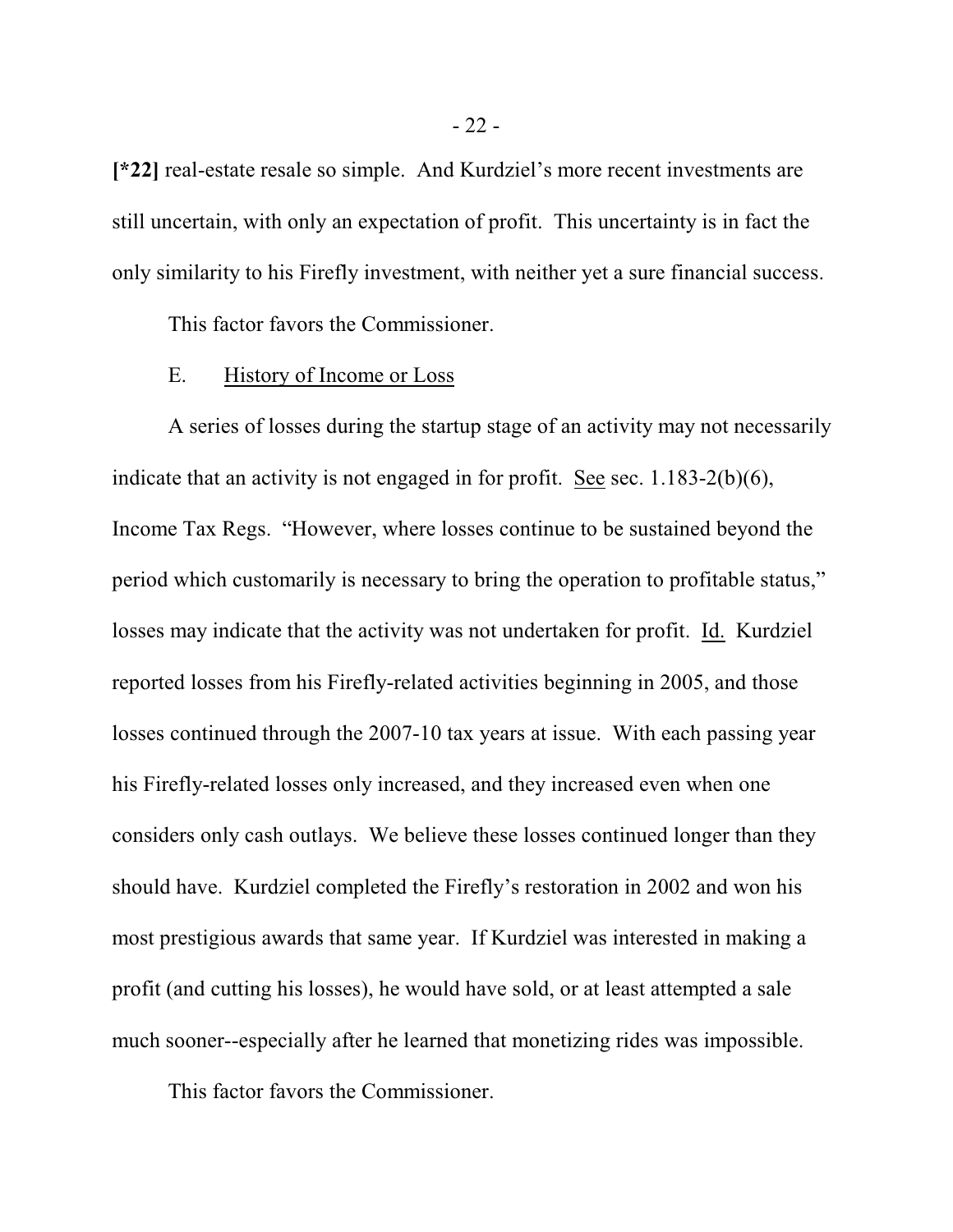- 23 -

#### **[\*23]** F. Amount of Occasional Profits, if Any

Occasional profits can show a profit motive, but the size and frequency of profits relative to losses are what matter. See sec. 1.183-2(b)(7), Income Tax Regs. And "[a]n occasional small profit from an activity generating large losses, or from an activity in which the taxpayer has made a large investment, would not generally be determinative that the activity is engaged in for profit." Id. Kurdziel's income from his Firefly-related activities is solely attributable to the "occasional" and "small" payments he received from his airshow appearances. These payments never exceeded even his insurance costs, and nothing in the record hints at the way the Firefly could ever become a profitable operating business.

This factor favors the Commissioner.

#### G. Taxpayer's Financial Status

A taxpayer's lack of "substantial income or capital from sources other than the activity [at issue] may indicate that [the] activity is engaged in for profit." Sec. 1.183-2(b)(8), Income Tax Regs. Kurdziel claims that because his retirement savings suffered when Northwest merged with Delta, and because the value of the Firefly "makes him a millionaire," his Firefly activities should be seen as his main source of income. But even assuming his retirement savings suffered, we cannot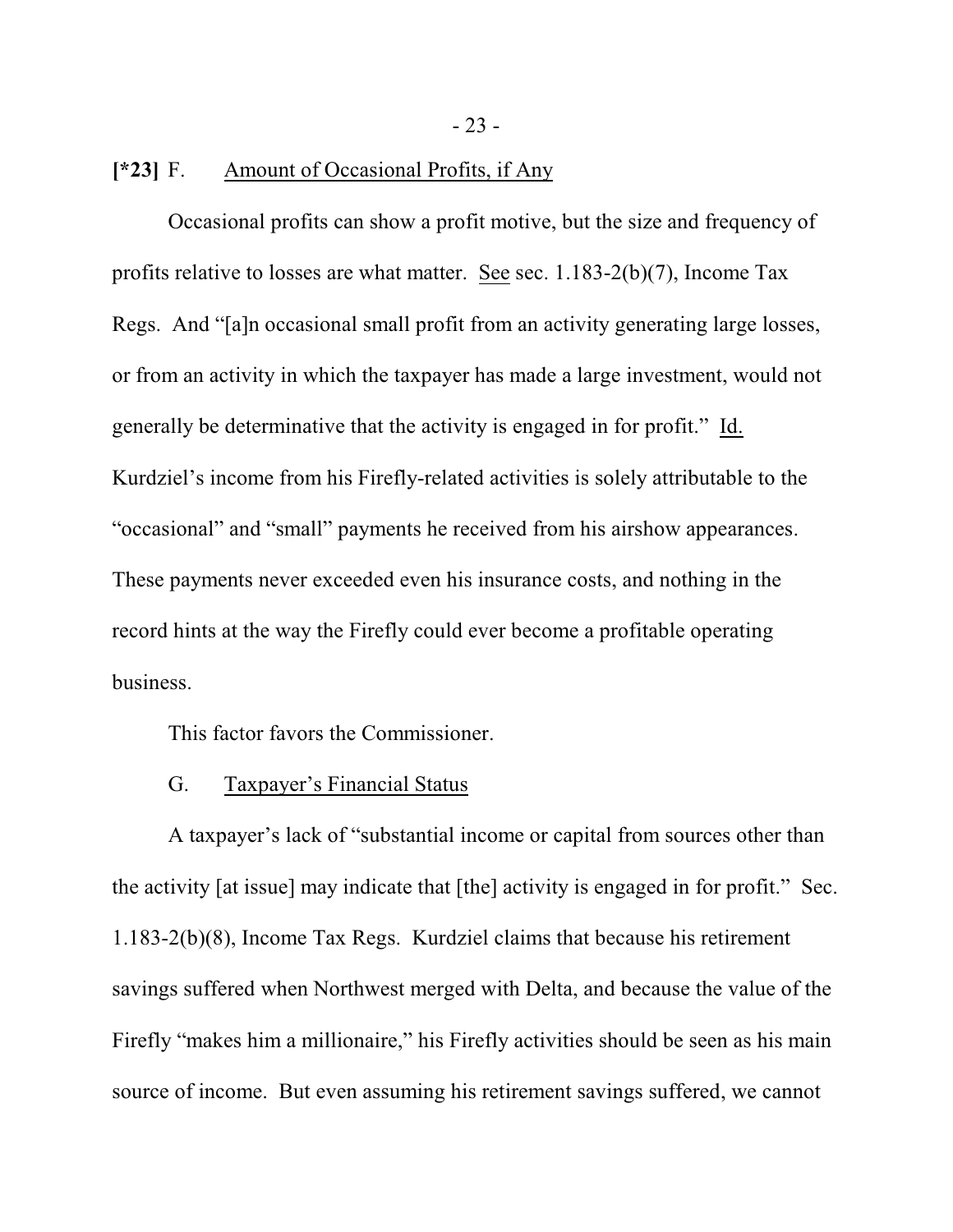**[\*24]** ignore the fact that he received retirement pay from the U.S. Navy and a substantial average annual income of over \$180,000 from Delta during the years at issue. Kurdziel's Firefly-related activities never produced a profit during any of the years at issue, and his losses increased each year. We find it more likely than not that Kurdziel had come to use the Firefly not as a source of income, but rather as a way to significantly reduce his taxable income from other sources. See Rowden v. Commissioner, T.C. Memo. 2009-41, 2009 WL 415601, at \*7 ("Substantial income from sources other than the activity (especially if the losses from the activity generate substantial tax benefits) may indicate a lack of profit motive").

This factor weighs heavily in favor of the Commissioner.

## H. Elements of Personal Pleasure or Recreation

"The presence of personal motives in carrying on of an activity may indicate that the activity is not engaged in for profit, especially where there are recreational or personal elements involved." Sec. 1.183-2(b)(9), Income Tax Regs. Kurdziel contends that while flying and working on the Firefly is satisfying, it is a "fulltime job" that "takes everything you have." But many hobbies can take a lot of time and energy while still being mostly a source of personal recreation. See Betts, 2010 WL 2990300, at \*9. And we have found a for-profit activity even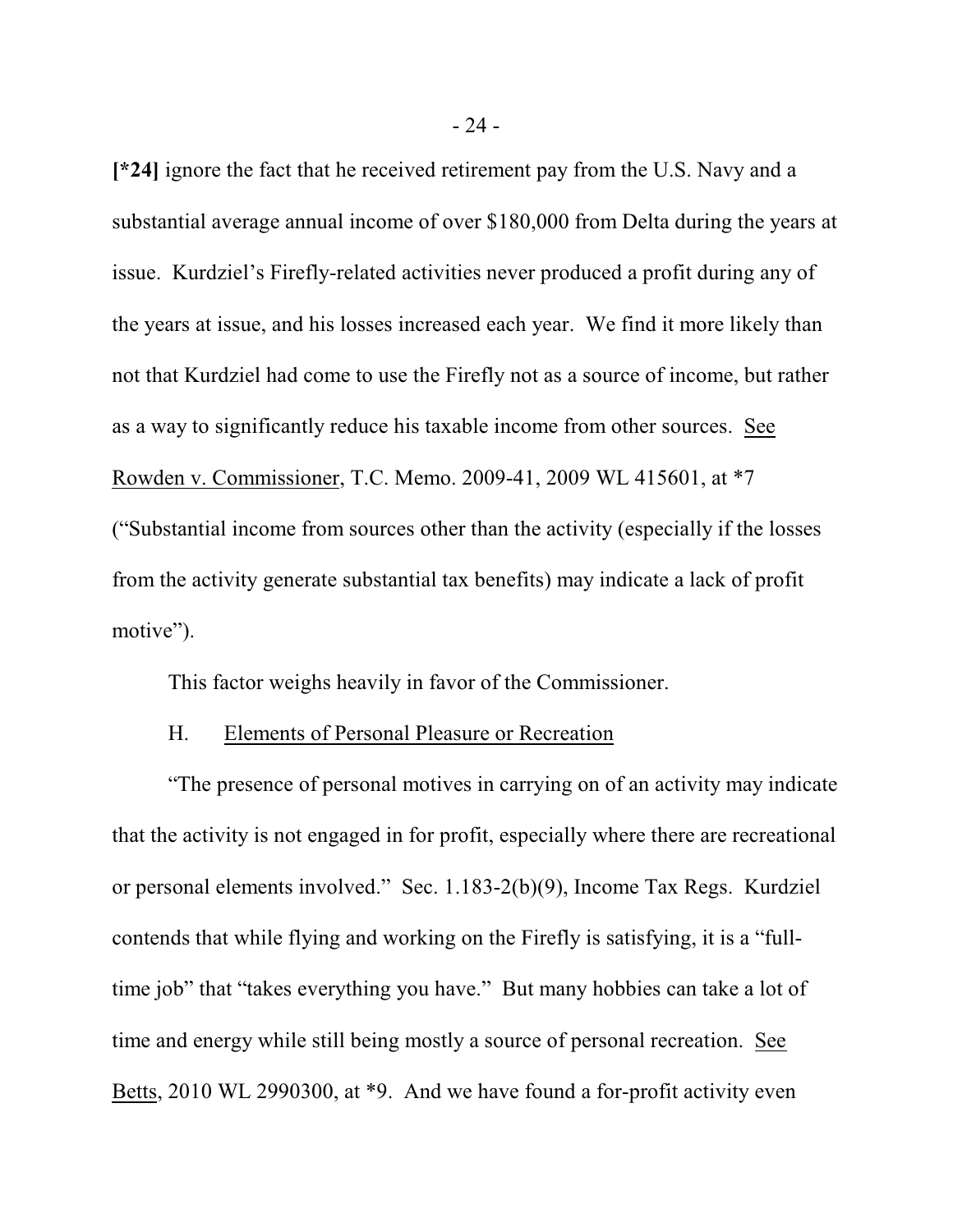**[\*25]** where the taxpayer clearly enjoys what he is doing but limits his personal use of business assets. See Pryor v. Commissioner, T.C. Memo. 1991-109 (taxpayer "clearly enjoy[ed] sailing" but limited his personal use of his boat to just five days during the years at issue); see also Dickson v. Commissioner, T.C. Memo. 1983-723 (taxpayer greatly enjoyed sailing but only did so 7 to 10 times during the years at issue). Kurdziel offered evidence of his "personal hours spent" with the Firefly (both working on it and flying it) during 2007-09--1,200.5 hours in 2007, 1,041.5 hours in 2008, and 544.5 hours in 2009.

Beyond this, we agree with the Commissioner that the Firefly brought Kurdziel a good deal of fame and became closely linked to his social life. He got a tremendous amount of satisfaction from flying the Firefly, showing off its restoration, and being the only person in the country qualified to fly it.

This factor favors the Commissioner.

#### I. Expectation That Assets Used in Activity May Appreciate in Value

An expectation that assets will appreciate in value can suggest a profit motive even if the taxpayer derives no profit from his current operations. See sec. 1.183-2(b)(4), Income Tax Regs. But before determining whether a taxpayer expected his assets to appreciate in value, we must first determine whether the assets in question are part of the activity at issue. See sec. 1.183-1(d)(1), Income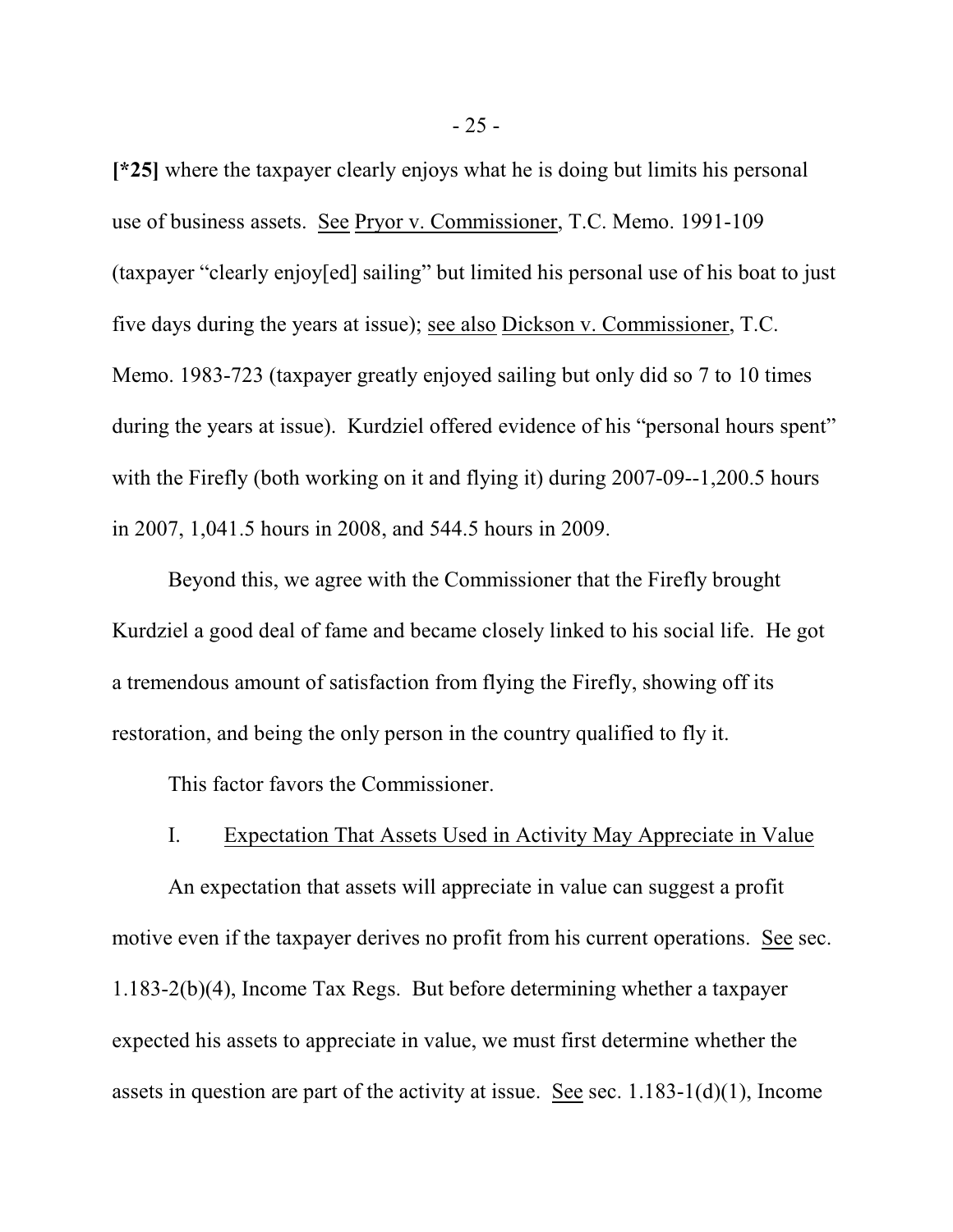**[\*26]** Tax Regs.; see also Engdahl v. Commissioner, 72 T.C. 659, 668 n.4 (1979) (holding that land and horse-related activities were a single activity for purposes of determining appreciation of assets under section 1.183-2(b)(4), Income Tax Regs.).

Neither party specifically addressed whether Kurdziel's ownership of the Firefly as an investment is separate from his airshow activities. But as far as we can tell, the airshows--if attended with a profit motive at all--were really just a way to showcase the Firefly; he didn't go to them primarily for the relatively small appearance fees. Kurdziel even testified that his goal in attending these shows was to increase the Firefly's value. It seems to us that Kurdziel's only reasonable chance of making a profit was to hold the Firefly in hopes that its value would increase before sale. So we'll consider his holding the Firefly and showing it at exhibitions as a single activity under section 183 because of their nearly inextricable "organizational and economic interrelationship." Sec. 1.183-1(d)(1), Income Tax Regs.

We can infer a profit motive here only if Kurdziel expected that the Firefly's appreciation would exceed its operating expenses, such that the eventual gain on sale would allow him to recoup his losses. See Bronson v. Commissioner, T.C. Memo. 2012-17, 2012 WL 129803, at \*8, aff'd, 591 F. App'x 625 (9th Cir.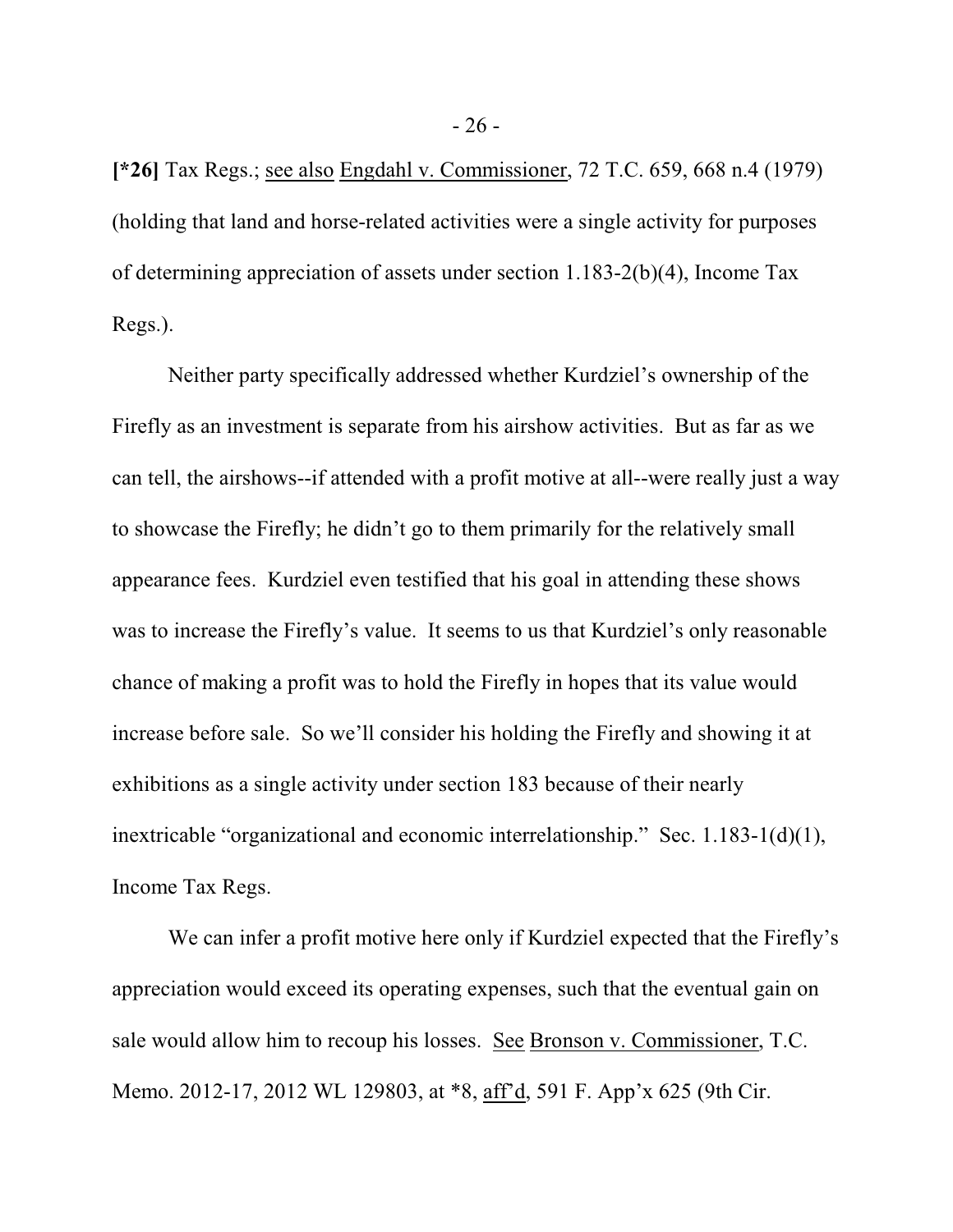**[\*27]** 2015); sec. 1.183-2(b)(4), Income Tax Regs. At trial the lowest values presented by Kurdziel's experts were \$3.5 million and \$8 million, respectively, provided that the Firefly was kept "in excellent flying condition." Both experts also believed that vintage aircrafts were only increasing in value. One even sold a Firefly in prerestoration condition for nearly \$400,000 in 2013 and testified that it would take \$4 to \$5 million more to get it in the condition of Kurdziel's Firefly. And while one expert didn't think Kurdziel's use of "replacement parts" to repair the Firefly after its 2012 crash would materially affect its value, both experts testified that planes deteriorate and lose value rapidly if they are not flown regularly.

The Commissioner emphasized that the Firefly became unairworthy in 2012 after its crash and remained grounded at the time of trial. That means that the Firefly was grounded for roughly four years, during which time its value probably decreased significantly. During the years at issue, however, the Firefly had not yet crashed and was airworthy, likely placing it within the experts' \$3.5 to \$8 million ballpark. So while Kurdziel did not have the Firefly appraised during this time, we think he was aware of its increasing value because of his exposure to experts in the vintage-warcraft field and the nearly \$1.9 million he put into its restoration.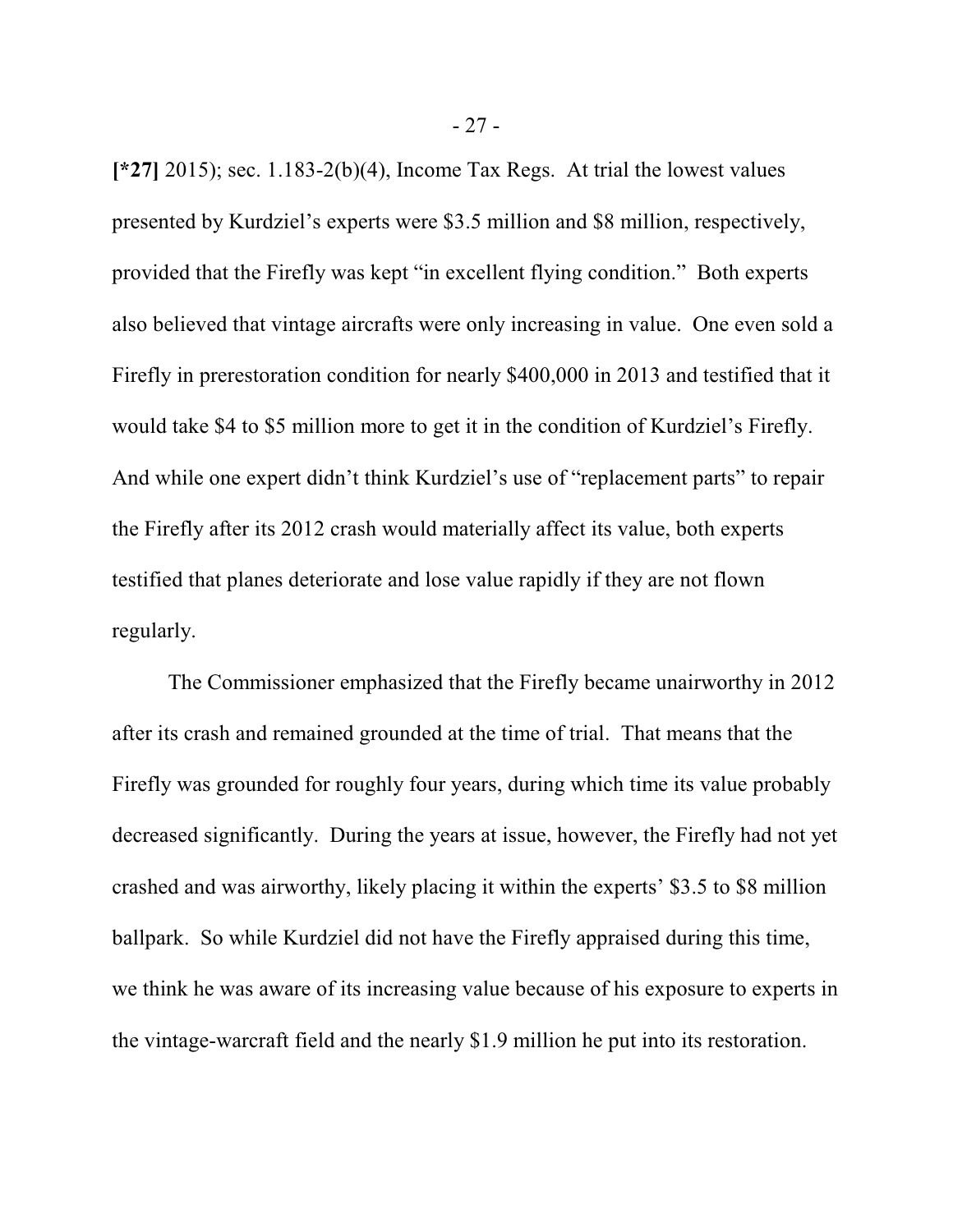**[\*28]** We therefore find that he had an expectation that he would cover his accumulated losses if he sold the Firefly.

This factor favors Kurdziel.

#### J. Conclusion

Even having concluded that Kurdziel expected the Firefly to appreciate, what ultimately matters is whether he had a good-faith plan to realize a profit from its sale. See Bessenyey v. Commissioner, 45 T.C. 261, 274 (1965), aff'd, 379 F.2d 252 (2d Cir. 1967). We aren't convinced that he did. The regulations tell us that no one factor is more important than another. See sec. 1.183-2(b), Income Tax Regs. The expectation that the Firefly will appreciate in value is important here because a sale is the only true way Kurdziel could turn a profit. But this doesn't make the other factors less weighty, since together they signal whether he ever intended in good faith to make a profit. And appreciation does little to help Kurdziel's case if we find that his work on the Firefly was personal. See Barter v. Commissioner, T.C. Memo. 1991-124, aff'd without published opinion, 980 F.2d 736 (9th Cir. 1992).

Kurdziel's argument that he intended to hold the Firefly for investment all along is contrary to much of the evidence. His business plan was unclear from the start: Was he leasing the airplane, selling rides on it, or entering it in airshows to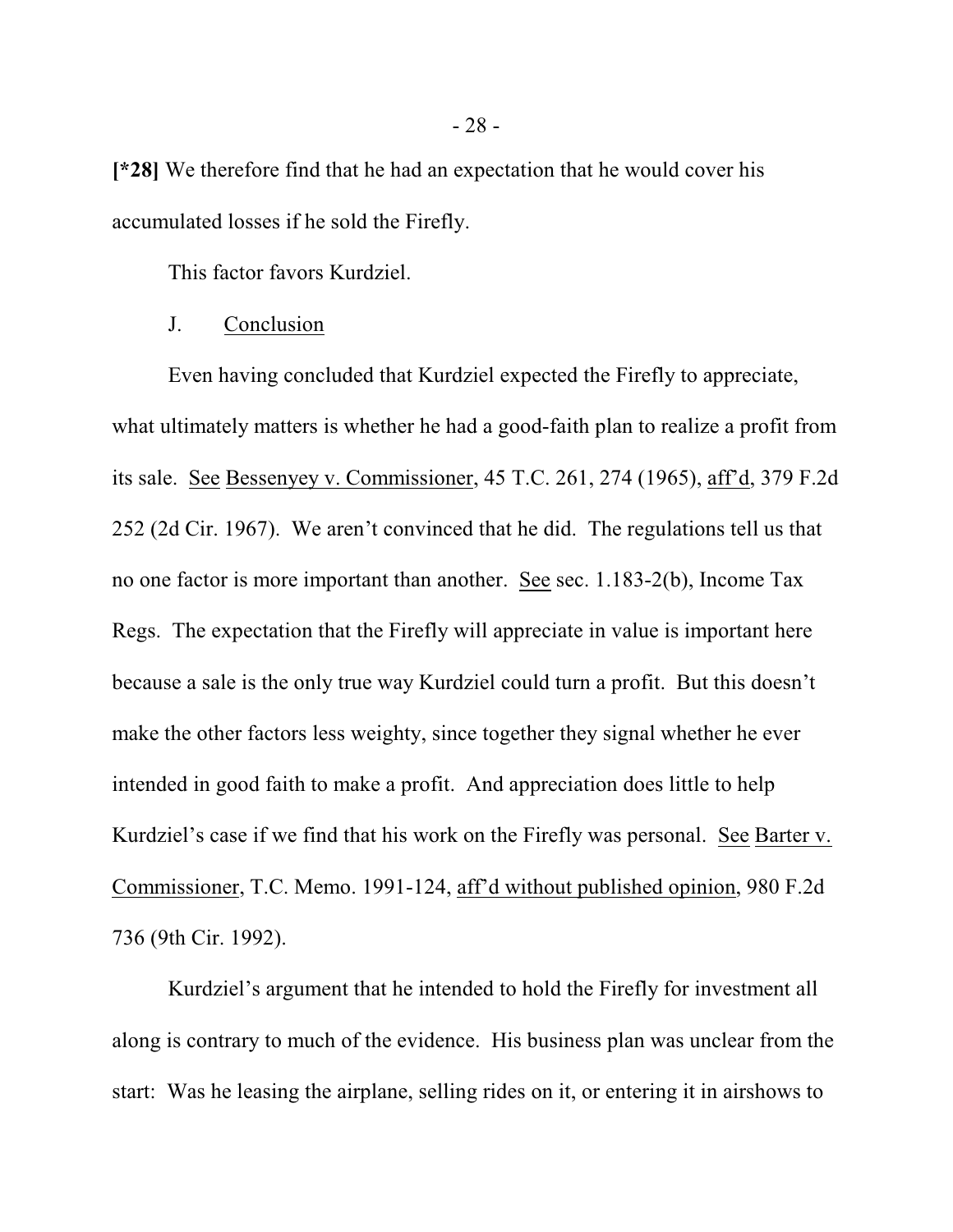**[\*29]** promote it? Even more troubling is that Kurdziel chose to list his Firefly activities as "airplane leasing" when he never once leased the Firefly out, and was aware that he couldn't legally sell rides on it. This knowledge also colors our view of his early business plans. We therefore do not find his updated plans to hold the Firefly for an investment to be credible. What's more, we find it hard to believe that Kurdziel intended to sell the Firefly all along when he didn't have a formal appraisal--if we can call it that--done before 2014, and admitted on his California property tax documents that he was not holding it for sale or for profit.

Even for a court like the Seventh Circuit that doesn't slavishly follow the regulation's factors, see Roberts, 820 F.3d at 250, 254, a "holistic" approach would land in the same place. Given the risks that Kurdziel admitted are associated with flying the Firefly, we find it suspect that he didn't try to sell it. We can reasonably see him holding the Firefly for a few years after restoration to enter airshows and increase exposure. But Kurdziel didn't seem to even think of selling it in the years before us, and affirmatively represented to local tax authorities that he didn't intend to do so.

He instead continued to hold the plane for nearly 15 years after its restoration was complete and it was awarded grand champion titles--a time when it was arguably at its most valuable--all while using the considerable expenses of its

- 29 -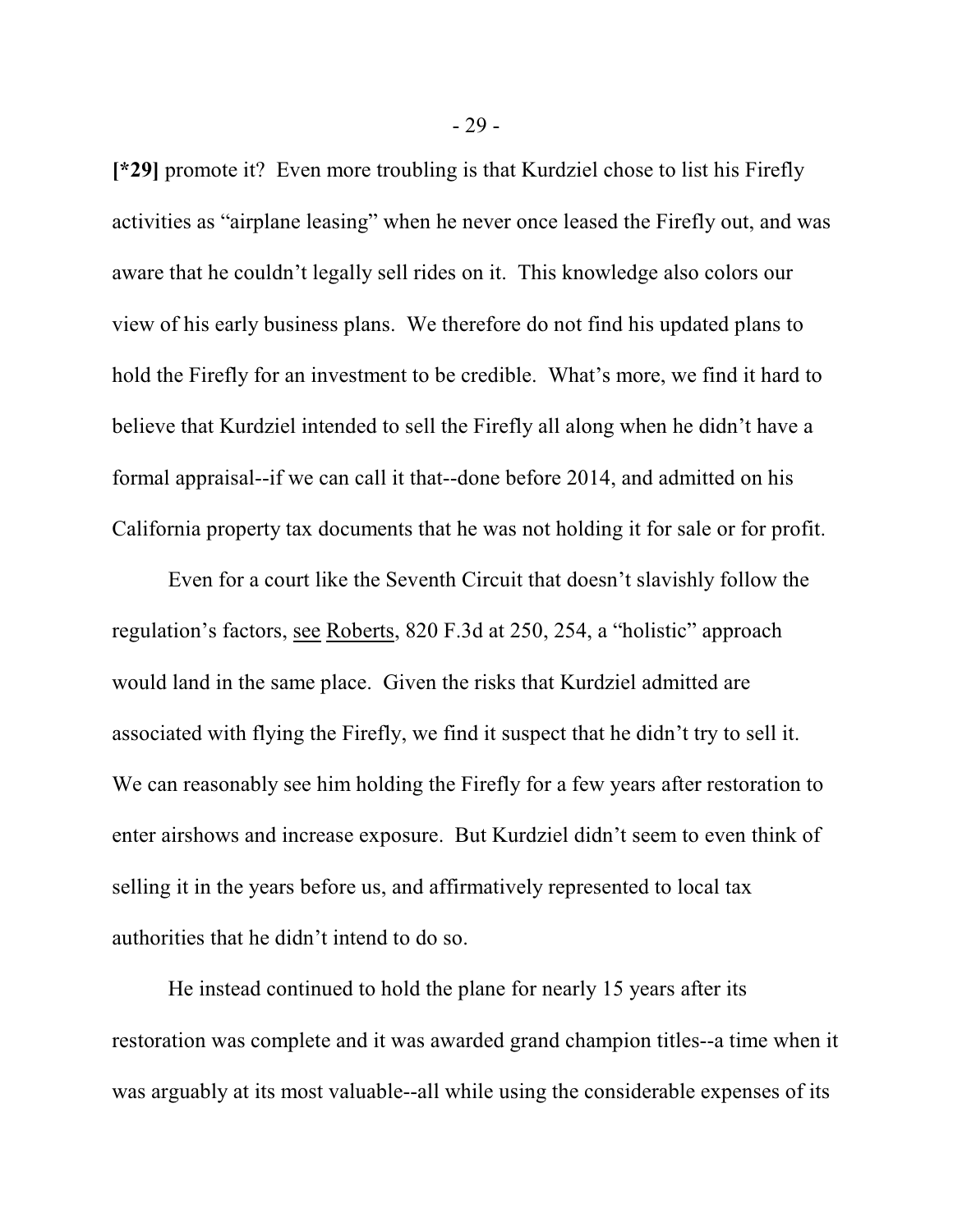**[\*30]** upkeep to offset his significant other income. As a result, a "holistic" analysis would reach the same result as the application of the nonexclusive list of factors test--the conclusion that it is more likely than not that Kurdziel did not engage in his Firefly-related activities for profit within the meaning of section 183. He is therefore not entitled to deduct his expenses in excess of gross income from the activity.

#### II. Substantiation

Whether the Firefly restoration and maintenance was a profit-seeking activity is the big issue, but the parties also dispute whether Kurdziel substantiated certain deductions. These disputed deductions include Kurdziel's 2010 "annual inspection" expenses listed on his Schedule C and several Schedule A deductions.

## A. 2010 Schedule C Annual Inspection Expenses

As an alternative to his not-for-profit activity argument, the Commissioner allowed Kurdziel to deduct \$6,488 in "annual inspection" expenses for 2010 but disallowed the rest, arguing that they lack a business purpose. The disallowed expenses include a \$1,000 cash withdrawal that Kurdziel claims he paid to a friend, Tom Haug, relating to the Firefly's 2010 annual inspection, as well as some meal and other expenses. The Commissioner says that Kurdziel failed to explain Haug's relation to the inspection and failed to introduce evidence that any such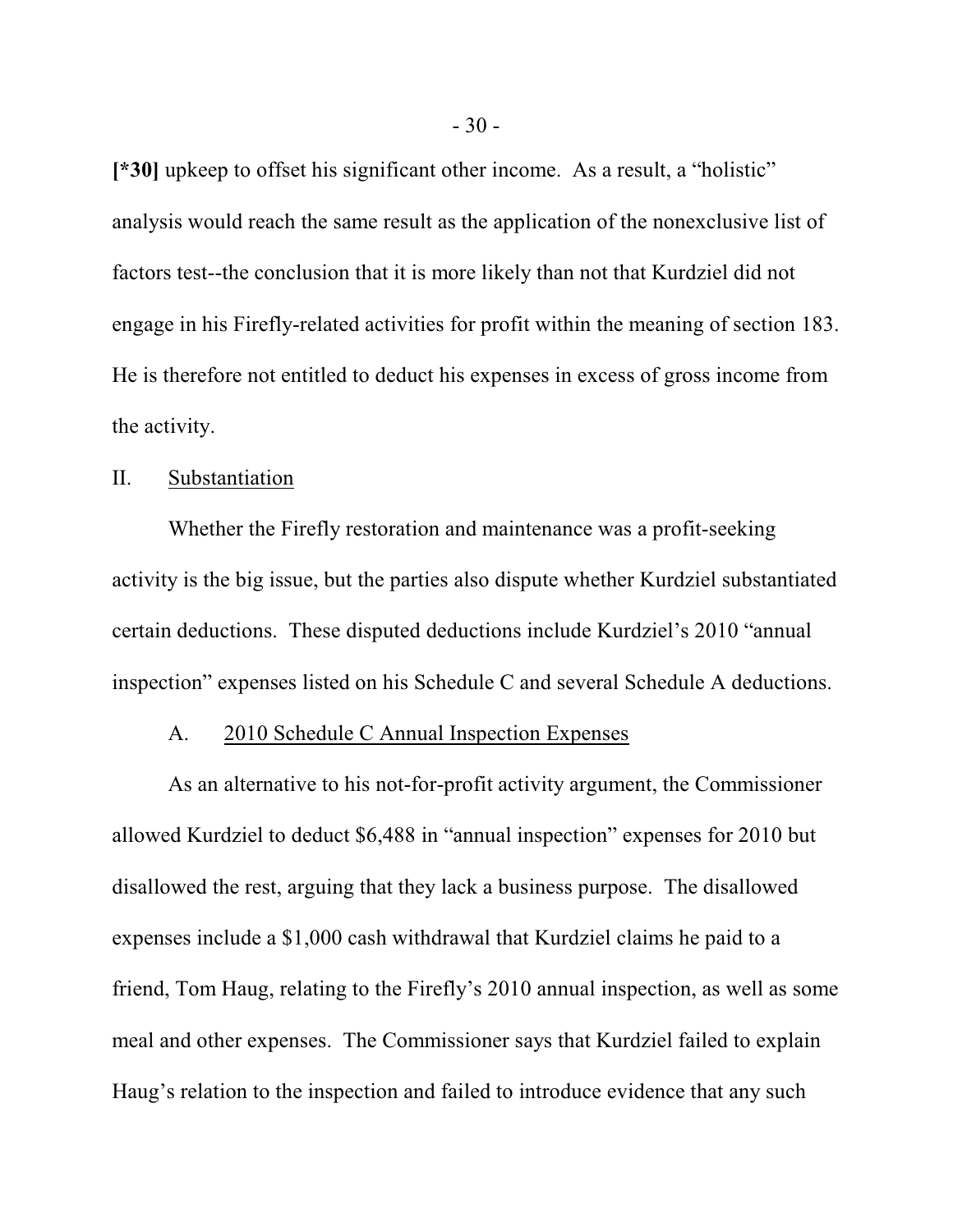**[\*31]** payment was actually made. He also says that the meals were not limited to 50% of their cost, see sec. 274(n), and points to section 262 to disallow the other expenses as personal.

We can break off this attack with the observation that Kurdziel reported zero gross income from his Firefly-related activities for 2010, and therefore can't claim any related deductions. See sec.  $183(b)(2)$  (limiting deductions from gross income where the deductions arise from an activity not engaged in for profit); see also Kinney v. Commissioner, T.C. Memo. 2008-287, 2008 WL 5330815, at \*7 ("Given the section  $183(b)(2)$  limitation, we do not need to address whether petitioners substantiated other deductions").

#### B. 2010 Schedule A Deductions

The deductions in dispute on Kurdziel's 2010 Schedule A are for unreimbursed employee business expenses relating to his employment as an airline pilot--the costs of Kurdziel's travel, personal vehicle, and parking--home mortgage interest, real estate taxes, and tax preparation fees.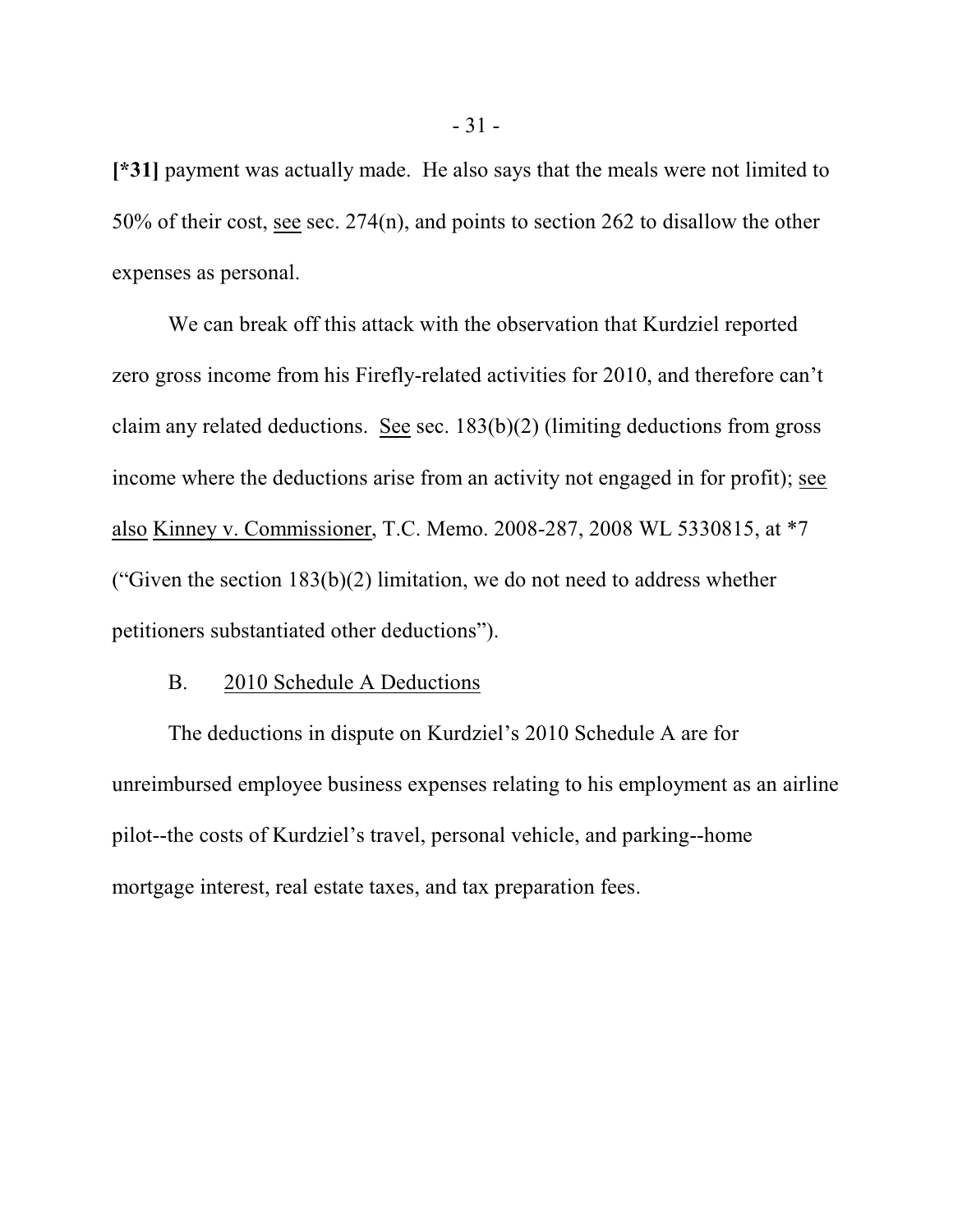#### **[\*32]** 1. Employee Business Expenses

These expenses are for meals and travel and total nearly \$19,000.<sup>4</sup> Section 162(a) allows a deduction for all ordinary and necessary business expenses. Section 274(d) tacks more stringent substantiation requirements onto section 162 in cases where the line between personal and business expenses is blurred. This higher hurdle affects expenses for entertainment, meals, and lodging. Secs.  $274(d)(1)$ ,  $280F(d)(4)$ ; sec.  $1.274-2(b)(1)$ , Income Tax Regs. And when such expenses are at issue, taxpayers must present adequate records sufficient to establish (1) the amount of the expense, (2) the time and place of the expense, (3) the business purpose of the expenditure, and (4) the business relationship to the taxpayer of each expenditure. Sec. 274(d) (flush language); sec. 1.274- 5T(b)(3), (6), Temporary Income Tax Regs., 50 Fed. Reg. 46015, 46016 (Nov. 6, 1985).

Adequate records may come in the form of an account book, a diary, a log, a statement of expenses, trip sheets, etc.--basically any documentary evidence sufficient to establish each element of an expenditure or use. See sec. 1.274- 5T(c)(2)(i), Temporary Income Tax Regs., 50 Fed. Reg. 46017 (Nov. 6, 1985).

<sup>4</sup> On his 2010 Schedule A, Kurdziel claimed a \$30,822 unreimbursed employee business expense deduction, of which the Commissioner allowed \$11,869 for meal and entertainment expenses.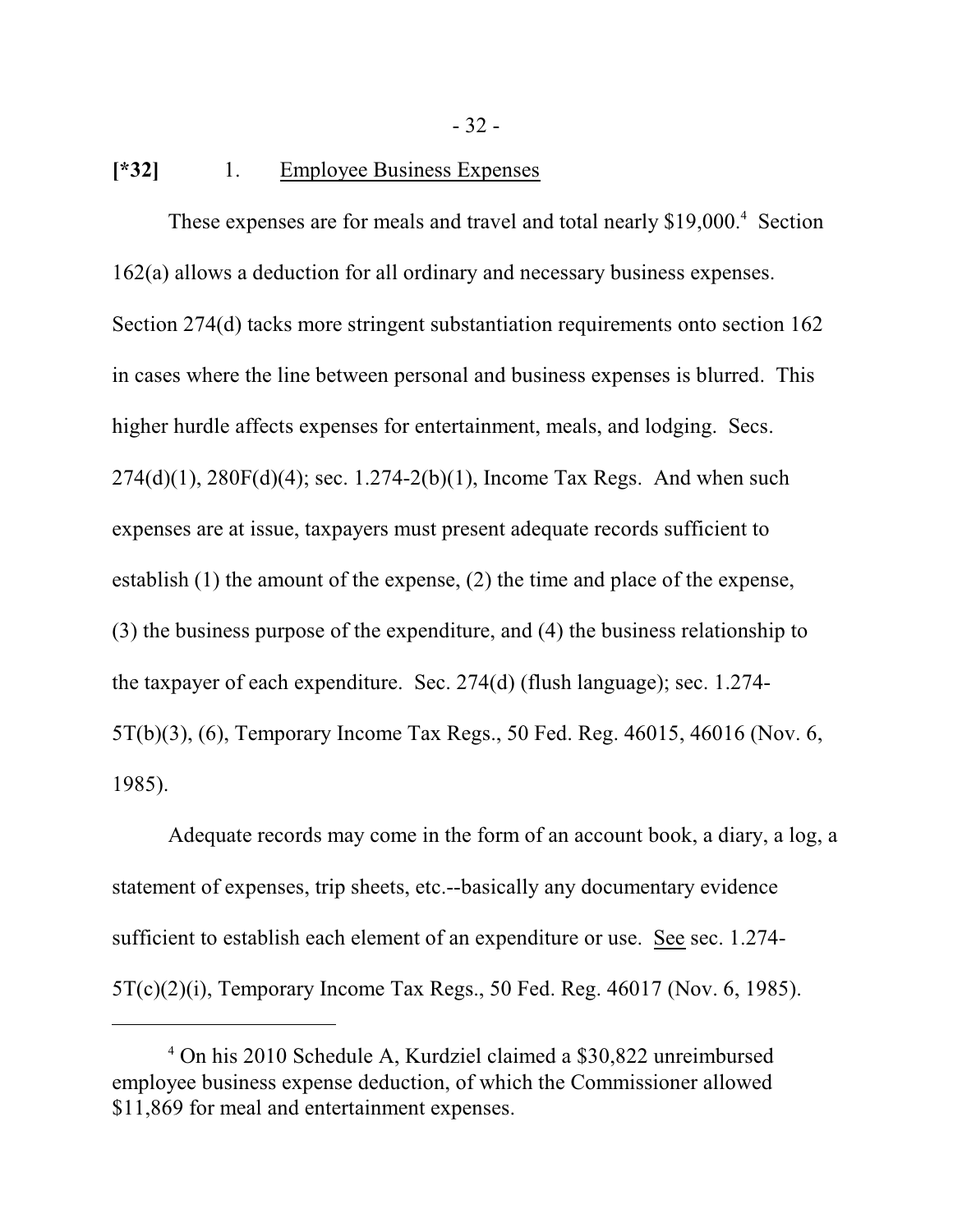**[\*33]** But section 274 bars us from estimating such expenses. Id. para. (a)(4), 50 Fed. Reg. 46014.

The Commissioner argues that Kurdziel's claimed vehicle, parking, and travel expenses--for trips made from his home in San Diego to Delta's flight hub in Detroit--are nondeductible because they were commuting expenses. He also argues that Kurdziel's vehicle expenses fail to comply with section 274(d)'s strict substantiation requirements. Kurdziel argues that the Commissioner conceded this issue. But what the Commissioner conceded was only some of these expenses. See supra note 4. Kurdziel did offer a list of these expenses, but they only bolster the Commissioner's argument that he was trying to deduct commuting expenses.

The Supreme Court has explained that such expenses are not deductible because the taxpayer makes a personal decision as to where he lives. See Commissioner v. Flowers, 326 U.S. 465, 473-74 (1946). In Flowers, the taxpayer was a resident of Jackson, Mississippi who decided to continue to live in Jackson after he accepted a job in Mobile, Alabama. Id. The taxpayer was not allowed to deduct the costs of his travel despite the distance, because the costs were personal. Id. There are three exceptions to this general rule of nonduductibility: (1) if the residence is a taxpayer's principal place of business and he travels to another place of business, (2) if the taxpayer has one or more regular work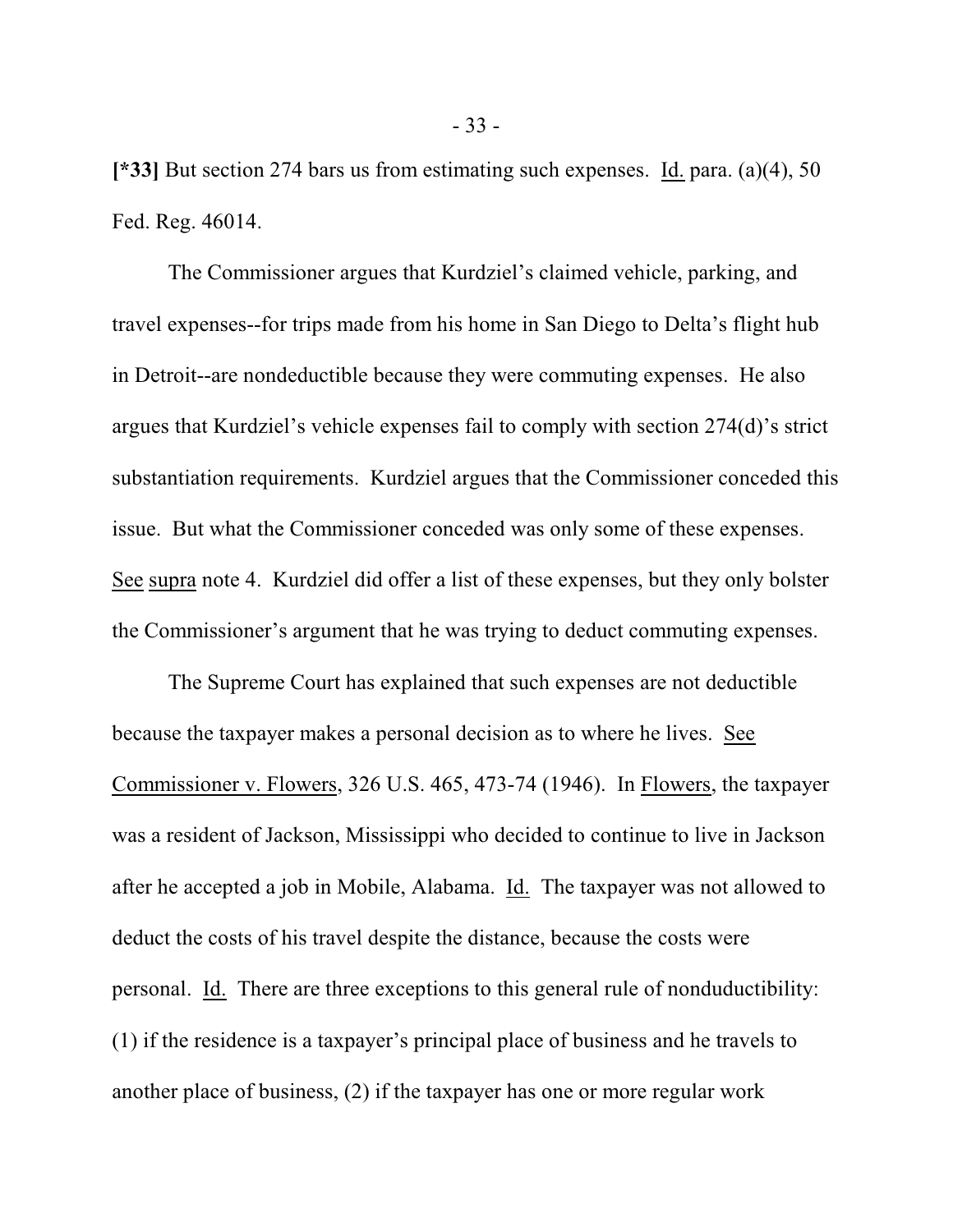**[\*34]** locations away from his residence, and (3) if a taxpayer travels to a temporary work location. See Bogue v. Commissioner, T.C. Memo. 2011-164, 2011 WL 2709818, at \*6, aff'd, 522 F. App'x 169 (3d Cir. 2013).

We find that none of these exceptions applies. Detroit is Kurdziel's permanent work base--there is nothing temporary about it--and Kurdziel has chosen to live in San Diego. There are, however, a handful of charges on Kurdziel's list that are for travel to different locations: Minneapolis, Ontario, Los Angeles, Miramar, and Reno. The second exception, for travel to more then one "regular work locations," allows a deduction for a taxpayer who has one or more regular work locations. See Rev. Rul. 99-7, 1999-1 C.B. 361. Kurdziel, however, spent only one or two nights in cities other than Detroit, and we don't find that "regular" enough to fall within this exception.

The last exception allows a deduction for "daily transportation expenses incurred in going between the taxpayer's residence and a temporary work location outside the metropolitan area where the taxpayer lives and normally works." Id. Even if we think this exception could apply, we have no way of knowing whether Kurdziel traveled directly from his residence in San Diego to one of the non-Detroit locations based on the list of expenses he's produced. The Commissioner is correct that the list by itself is unreliable, and Kurdziel even admitted that it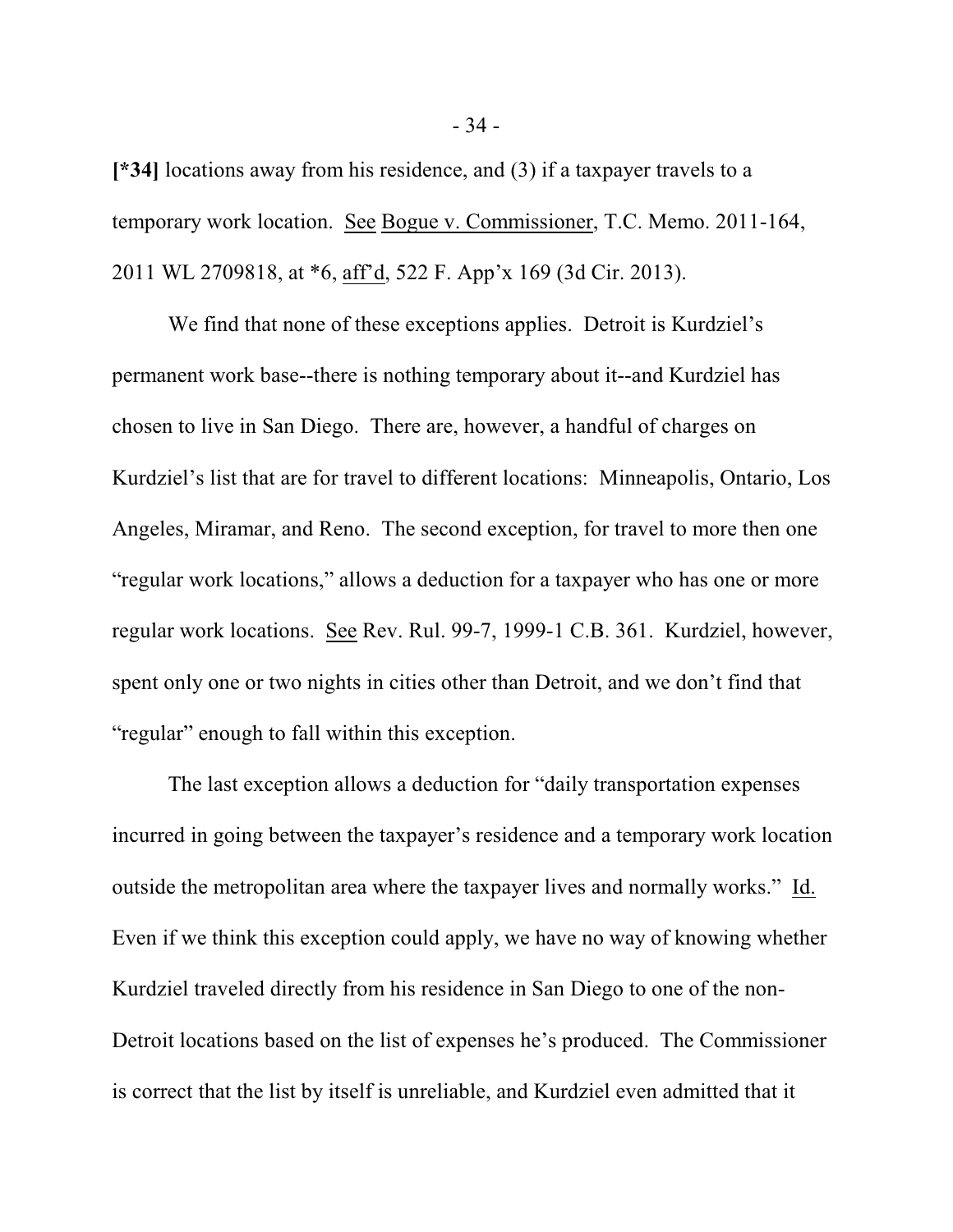**[\*35]** included some personal expenses. This is not enough. We agree with the Commissioner's disallowance.

## 2. Home Mortgage Interest, Real Estate Taxes, and Tax Preparation Fees

There are three other disputed deductions: home-mortgage interest, realestate taxes, and tax-preparation fees. The Commissioner argues, "it is not contested that petitioner failed to substantiate his claimed real estate taxes deduction, home mortgage interest deduction, and tax preparation fee deduction."

*Home mortgage and real-estate tax:* The Code generally allows a deduction for all interest paid or accrued within the taxable year on a qualified residence. See sec. 163(a), (h)(2)(D). On Kurdziel's 2010 return he claimed a home-mortgage interest deduction of \$64,688. Only \$1,725 of that amount remains in dispute. Kurdziel also claimed a real-estate tax deduction of \$9,411, which the Commissioner allowed to the extent of \$7,500. This means \$1,911 is still in dispute.

The Commissioner says that Kurdziel failed to substantiate these deductions--and that is about all he says. There's nothing else in his answer, amended answer, or pretrial memorandum, and he barely addressed them in his posttrial brief. Kurdziel didn't add much more: When we asked his attorney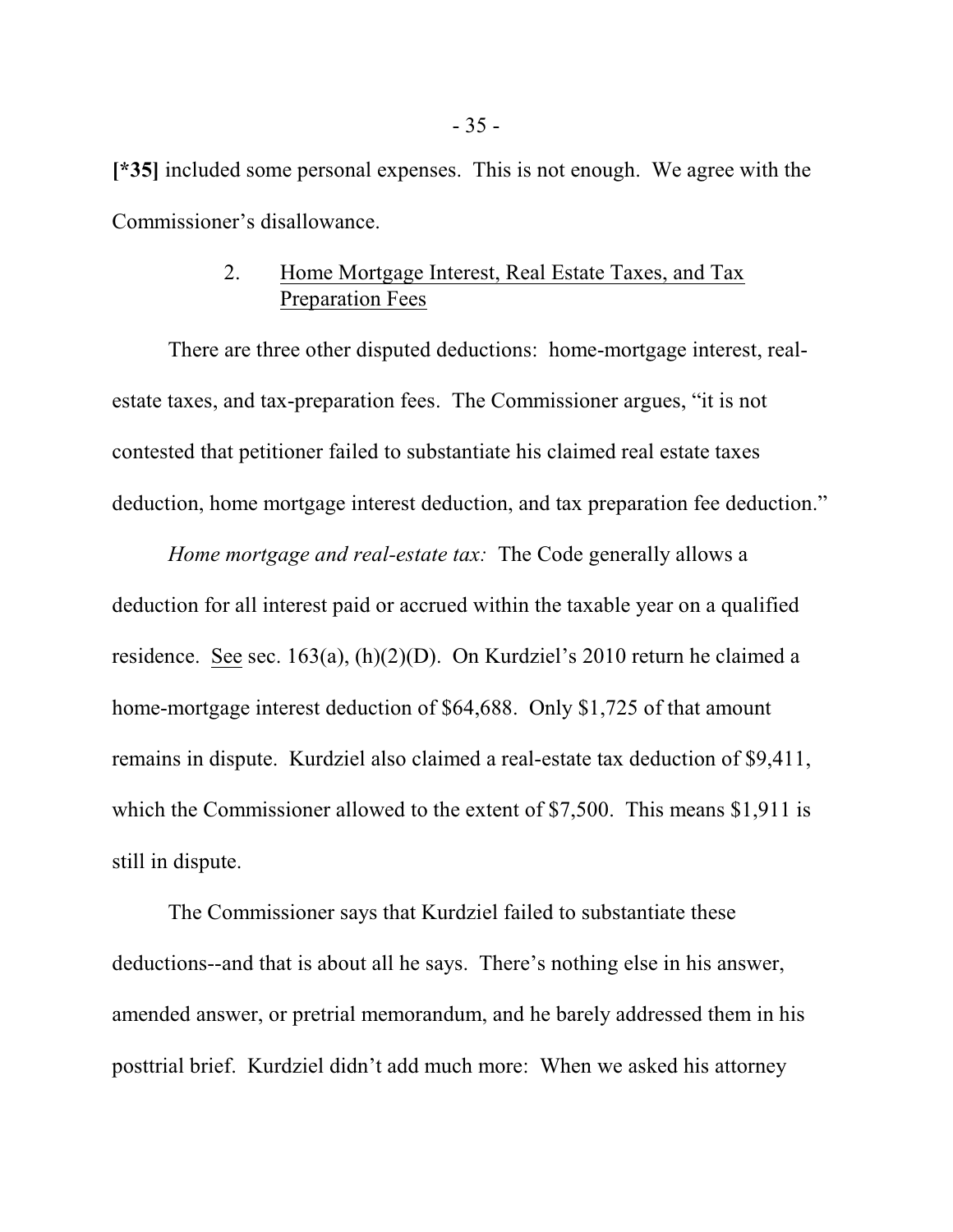**[\*36]** about the home-mortgage interest deduction at trial, he replied, "I don't think we addressed that."

When there's nothing in the record, defeat comes for the party with the burden of proof. See sec. 7491(a). That's Kurdziel, so we find for the Commissioner on these disputed amounts.

*Tax-preparation fees:* A taxpayer may deduct the cost of preparing his tax returns. See sec. 1.212-1(l), Income Tax Regs. Kurdziel claimed this expense was \$800 on Schedule A of his 2010 return. Kurdziel said at trial that his proof would be in evidence, but all we can find is a June 2010 bank statement that shows a check for \$800. We have nothing beyond that to show this payment was for tax preparation, and Kurdziel's testimony was likewise unhelpful. We also disallow this deduction.

#### III. Net Operating Losses

The final disputed deductions are the NOLs that Kurdziel carried forward to his 2007-10 tax returns.

NOLs are the excess of deductions allowed over gross income, and are permitted by section 172(a). Both parties agree that the deductibility of Kurdziel's NOLs hinges on our finding he had a profit motive for his Firefly activities. Since we found that Kurdziel did not, we deny his NOL deductions for all years at issue.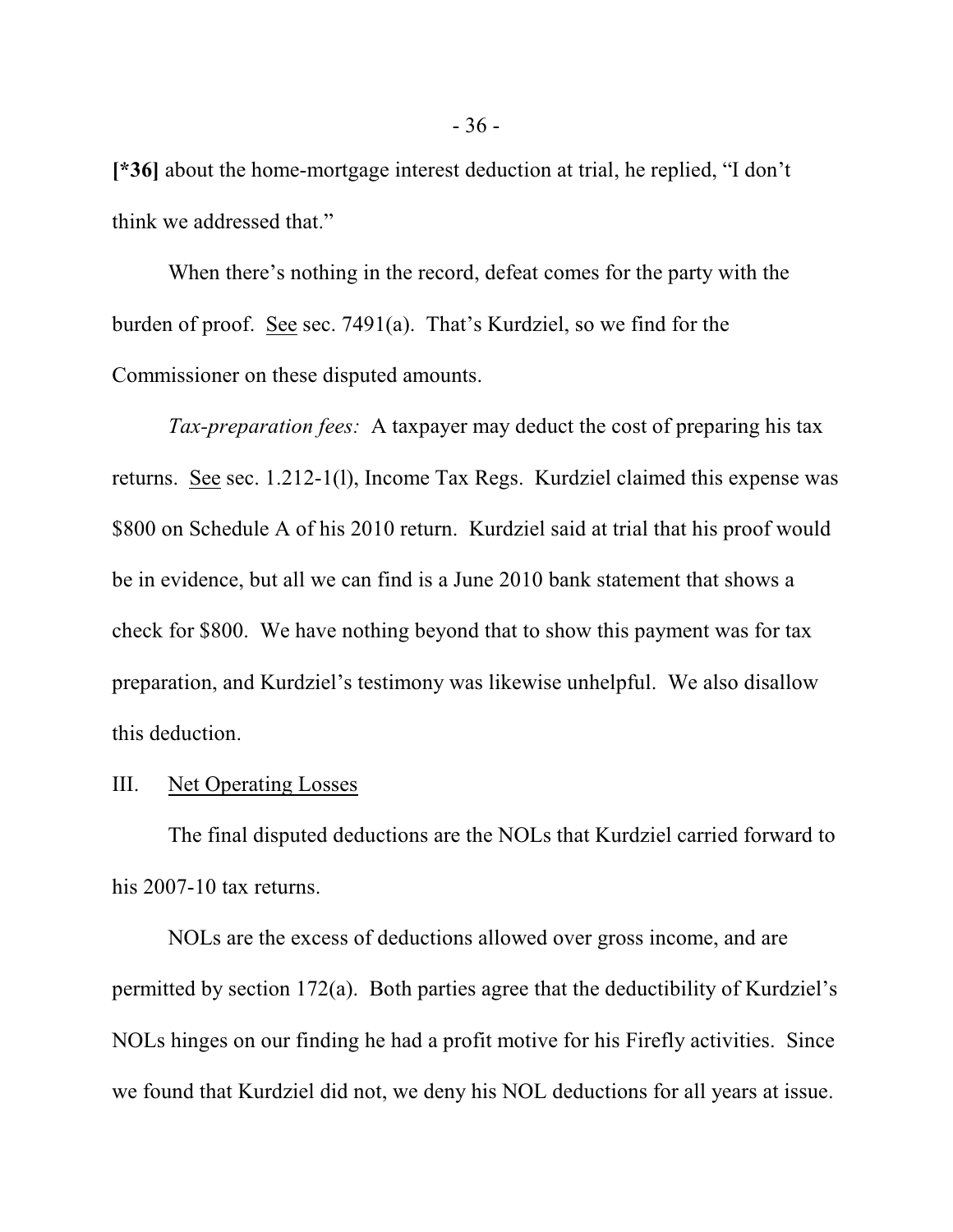#### **[\*37]** IV. Section 6662(a) Penalties

The Commissioner determined section 6662(a) penalties against Kurdziel for 2007, 2008, 2009, and 2010. Section 6662 imposes a 20% penalty on underpayments of tax due to either a substantial understatement, see sec.  $6662(b)(2)$ , (d), or negligence or disregard of the rules or regulations, see sec. 6662(b)(1), (c). And when a taxpayer is an individual, the Commissioner has the initial burden of production for penalties. See sec. 7491(c).

The Commissioner argues that Kurdziel is subject to a substantialunderstatement penalty only for the 2007 and 2010 tax years. He meets part of his burden for these years because Kurdziel's understatements are both more than \$5,000 and more than 10% of the tax he should've reported for each of these years. See sec.  $6662(d)(1)(A)$ .

The Commissioner also argues that Kurdziel is subject to a negligence penalty, but this time for each of the years at issue. He meets part of his burden to establish negligence because he showed that Kurdziel "fail[ed] to make a reasonable attempt to comply with the provisions of the internal revenue laws," sec. 1.6662-3(b)(1), Income Tax Regs., by misrepresenting his not-for-profit activities as an "airplane leasing" business. This reporting position allowed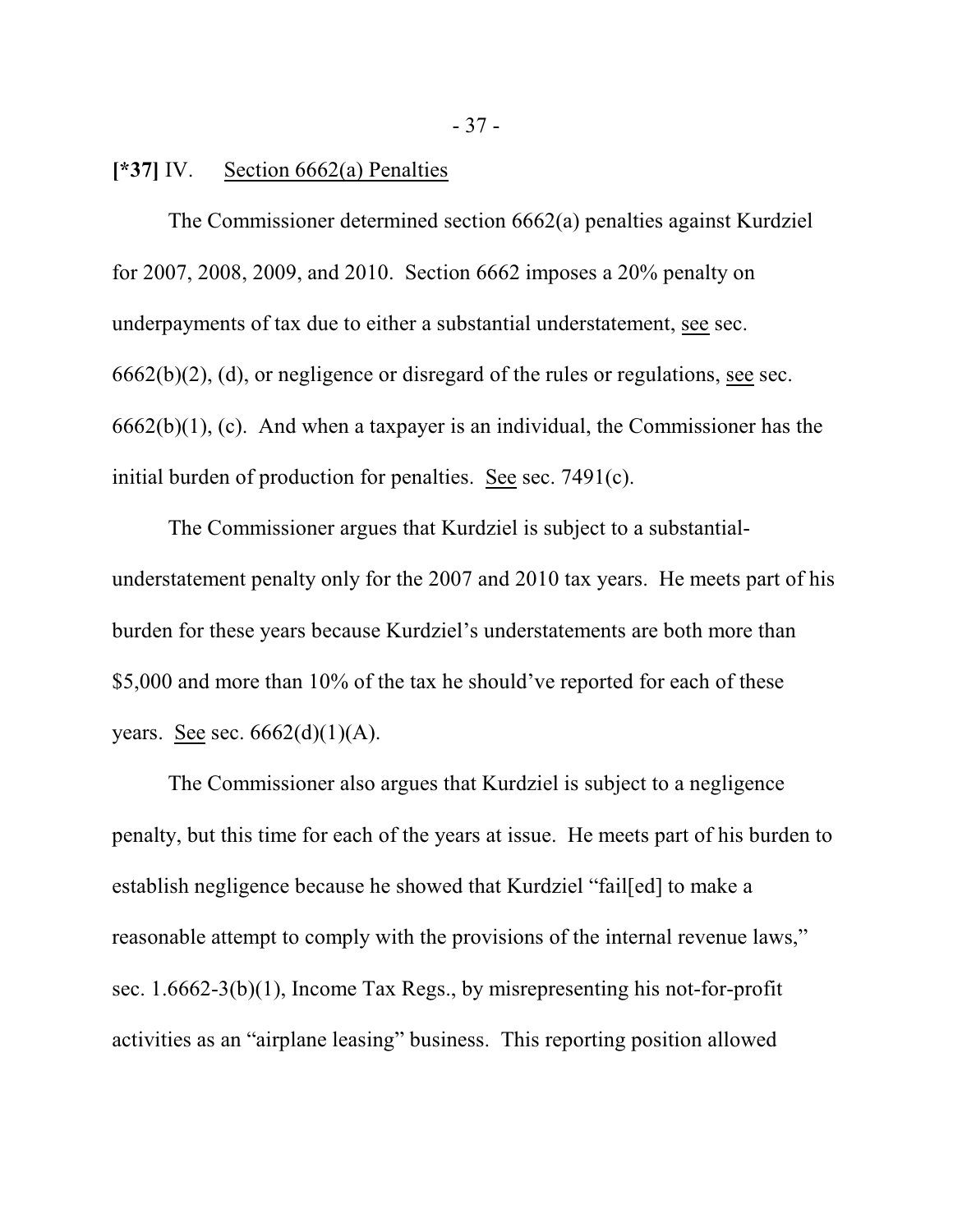**[\*38]** Kurdziel to achieve large, income-offsetting deductions that were "too good to be true." Id. subdiv. (ii).

Kurdziel argues that he doesn't owe penalties for any of the years at issue because his losses are "real" and he acted with reasonable cause and in good faith by reporting his Firefly activities on his Schedules C in accordance with the plane's ownership and operation. See sec.  $6664(c)(1)$ ; see also sec. 1.6664-4(b)(1), Income Tax Regs. He says that he listed the activities as "airplane leasing" since the Firefly is owned by a trust, which in turn leases it out to the Firefly LLC. This may make sense on some level, but the fact is that this representation is misleading, especially given that Schedule C's Line A asks for the "[p]rincipal business or profession, including product or service (see instructions)."<sup>5</sup> If Kurdziel wasn't sure what to put in order to show that he was really only holding the Firefly for appreciation, there were numerous ways he could have made this more clear, e.g., attaching a supporting statement or even just listing "holding airplane as investment." Kurdziel's reporting position only reinforces our finding that he didn't have a profit motive. We therefore don't believe he has shown good faith or reasonable cause.

<sup>&</sup>lt;sup>5</sup> The 2010 instructions for Schedule C specify: "Describe the business or professional activity that provided your principal source of income \* \* \* . Give the general field or activity and the type of product or service."